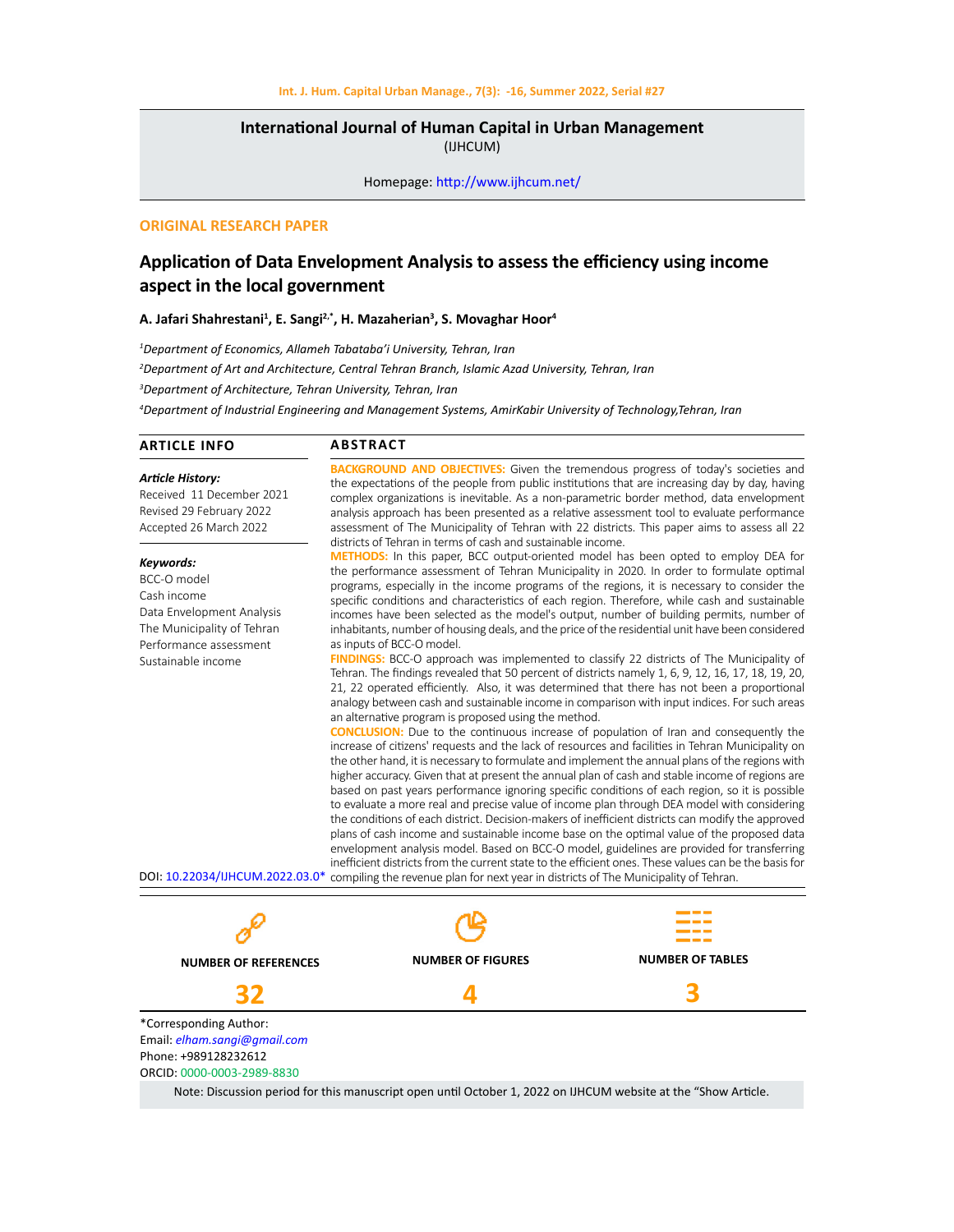## **INTRODUCTION**

As a public, independent, and non-governmental institution with a governmental nature and local function, the municipality is responsible for managing the city and serving the people and tourists, and as one of the main elements of urban management, it tries to manage the city by fulfilling its duties as well as possible and provides more satisfaction and welfare for the citizens. The scope and variety of tasks in the municipality are extensive, so if the municipal organization can evaluate the municipalities of the districts using opportune indicators at appropriate intervals, it will undoubtedly provide the groundwork for success, continuous development, and interest groups' satisfaction. In order to achieve a favorable evaluation, considering the organizational structure and extensive tasks of the municipality, an appropriate assessment method is needed that can provide the necessary feedback on the progress towards the set goals, staff and citizen satisfaction, identify areas for attention, and creation of information for decisionmakers. Many organizations try to implement pure concepts in their business, but there is a large gap between the current and desired situations for many of them. To reduce this gap, the organization can achieve a realistic view of its performance by conducting an effective evaluation and plans for performance improvement opportunities. Performance appraisal (PA) refers to the methods and processes used by organizations to assess the level of performance of their employees and subdivisions to provide them with feedback. Having appropriate performance measures in place facilitates the communication of a well-defined structure for moving towards achieving an organization's goals (Neely, 2004). Developed by Charnes *et al.* (1978) based on the earlier work of Farrell (1957), Data Envelopment Analysis (DEA) is a famous technique to assess the performance of similar Decision-Making Units (DMUs). It is a non-parametric method based on linear programming that estimates the relative efficiency of DMUs using multiple inputs and outputs. Kohl *et al.* (2019) applied the DEA in healthcare with a focus on hospitals. They concluded that a further contribution of their research was its function as a roadmap to important methodological literature and publications, which provide crucial information on the setup of the DEA studies. Thus, this paper should be of assistance to researchers planning to apply DEA

2

in a hospital setting by providing information on (a) possible pitfalls when setting up a DEA analysis, and (b) possible ways to apply the DEA analysis in practice. Finally, they discuss what could be done to advance DEA from a scientific tool to an instrument that is actually utilized by managers and policy-makers. Yang *et al.* (2020) concluded that the foremost broadly utilized strategy for the valuation of the overall performance of a set of identical DMUs that use analogous sources to yield related outputs is DEA. However, the witnessed values of the symmetry or asymmetry of different types of information in realworld applications are sometimes inaccurate, ambiguous, inadequate, and inconsistent, so overlooking these conditions may lead to erroneous decision-making. They utilized the DEA for measuring performance of 13 hospitals of Tehran University of Medical Sciences of Iran. The results exhibited the usefulness of the suggested approach and point out that the model has practical outcomes for decisionmakers. Taboada and Han (2020) applied a combination of the DEA Exploratory Data Analytics (EDA) to assess the efficiency and sustainability of urban rail transit for London. The paper delt with the efficiency and sustainability of Urban Rail Transit (URT) using EDA and DEA. The first stage of the proposed methodology was EDA with already available indicators and suggested indicators to directly characterize the efficiency and sustainability of this transport mode. The second stage was assessing the efficiency of URT with two original models, based on a thorough selection of input and output variables, which is one of the key contributions of EDA to this methodology. The first model compared URT against other urban transport modes, applicable to route personalization, and the second scored the efficiency of URT lines. They claimed that the main outcome of their research was the proposed methodology, which has been experimentally validated using open data from the transport for London Urban Rail Transit Network and additional sources. Mocholi-Arce *et al.* (2022) used DEA to do performance assessment of the Chilean water sector. Their study applied a two-stage network structure model to evaluate water service providers cost and operational performance embracing service quality variables. An empirical analysis of the Chilean water and wastewater industries over the 2010–2018 period was presented. Moreover, in the second stage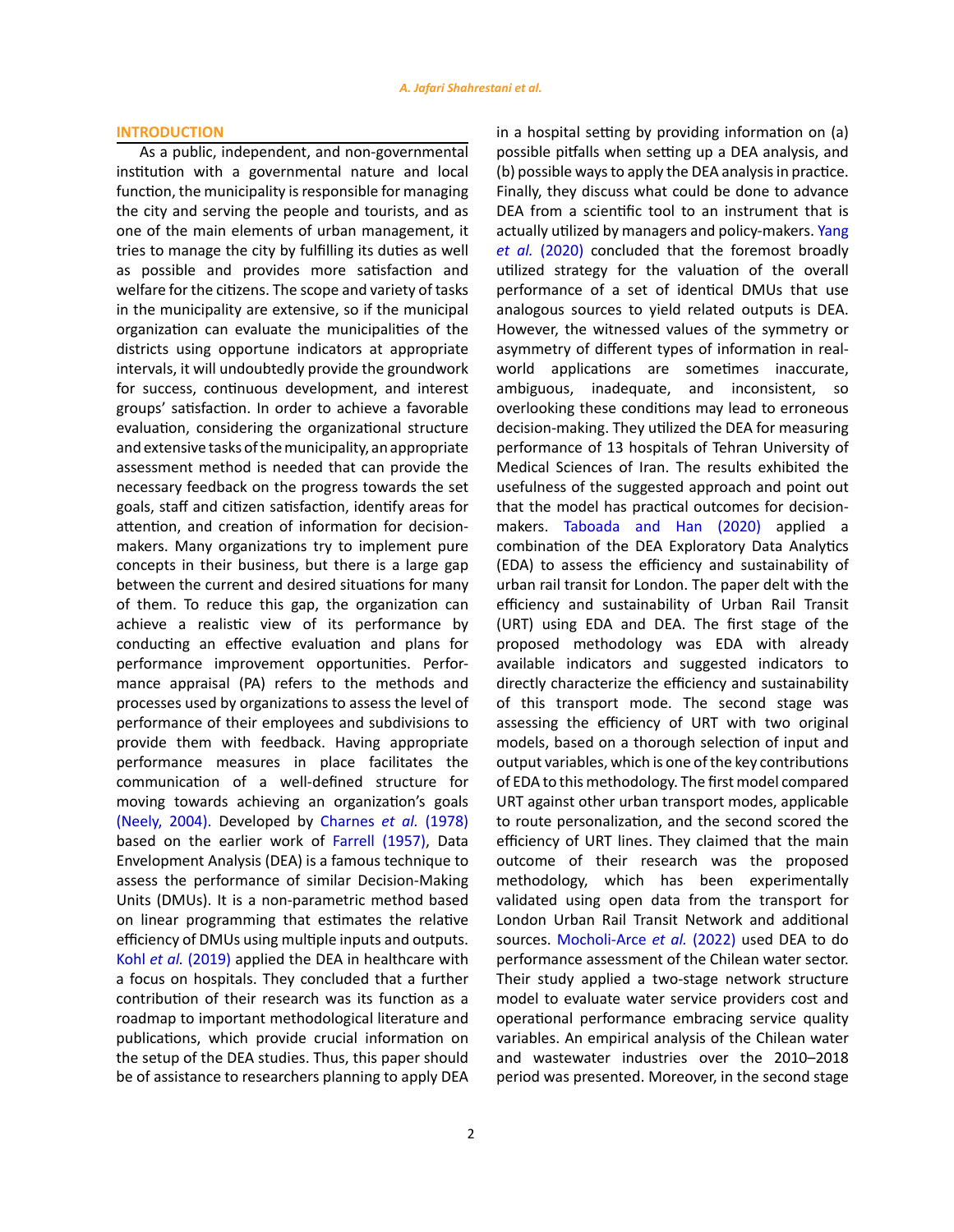of analysis, they analyzed the impact of a set of exogenous variables on the performance of water companies. Results revealed that the Chilean water companies had notable room to reduce costs and improve operational performance. Moreover, it was found that the public water provider performed better than fully private and concessionary water providers. Shao *et al.* (2019) evaluated the ecoefficiency of China's industrial sectors between 2007 and 2015 by using the Directional Distance Function (DDF) of network DEA, which contains a two-stage structure that divides industrial processes into three linked [subprocesses](https://www.sciencedirect.com/topics/engineering/subprocesses), i.e., the production, wastewater and waste gas treatment processes. They expressed because the industrial process always results in [pollutant emissions,](https://www.sciencedirect.com/topics/earth-and-planetary-sciences/pollutant-emission) pollution treatment has become necessary for the [sustainable development](https://www.sciencedirect.com/topics/earth-and-planetary-sciences/environmental-impact-assessment) of industry. Their results showed that the eco-efficiency of the mining industry was the lowest due to a decline in its performance during the waste gas treatment process, while due to the excellent performance during the production wastewater treatment process, the eco-efficiencies of the electricity, gas production and supply industries were the highest. Kalinichenko *et al.* (2022) performed a research for exploring the potential of Data Envelopment Analysis for enhancing pay-for-performance program design in primary health care. In recent years, implementation of payfor-performance (P4P) programs in health care has become a worldwide initiative. However, most P4P programs incorporate systems of Performance Indicators (PI) without accounting for trade-offs between indicators. Their article had two objectives: (1) developing a DEA methodology for performance assessment of primary care providers; and (2) propose an innovative methodology for P4P contracting based on the DEA assessment results. They claimed that the applicability and advantages of the proposed methodology were illustrated with data from Portugal, but it can easily be adapted to different sets of PIs or domains, making it relevant for performance assessment and for P4P reward setting in other contexts and countries. The application of DEA and Malmquist index by Luo *et al.* (2019) to evaluate the efficiency of green technology innovation in strategic emerging industries. They stated that green technology innovation is the main driving force for [sustainable development](https://www.sciencedirect.com/topics/earth-and-planetary-sciences/environmental-impact-assessment) of China's strategic emerging industries. Improving the efficiency of

green technology innovation is an effective way to achieve this developmental goal. The correct approach to measuring the efficiency of green technology innovation is a hot issue. The empirical results showed that changes in trends of technology innovation efficiency of strategic emerging industries are increasing, due mainly to technological progress and promotion of technology efficiency. Qi *et al.* (2022) used performance evaluation using DEA for construction safety from a hybrid perspective of cross-sectional and longitudinal in three regions of Jiangsu, Zhejiang and Shanghai from 2003 to 2019. They stated that rapid expansion of urbanization in developing countries such as China brings explosive growth of the construction industry. It is necessary to evaluate construction performance in terms of safety, in order for sustainable development maintaining the speed of construction production without compromising safety performance. It was found that these regions don't maintain the state of fully BCC-efficient after achieving the optimal ratio between inputs and outputs in construction safety management. In consideration of the severity of undesirable outcomes, the construction industry performs better in the avoidance of workplace fatalities than in the prevention of non-fatal accidents. Distinct patterns of input indicators and output indicators during the period can give impetus to pooling their experience for cross reference among Jiangsu, Zhejiang and Shanghai. Additionally, practical experience of these regions can be referred to by other developing countries, in order for the balance between construction safety performance and industrial development in the aspects of added-value of the construction industry, completed-area of building construction, and total number of employees in construction companies. Zhu *et al.* (2018) used the DEA for analyzing the green [Total Factor Productivity](https://www.sciencedirect.com/topics/earth-and-planetary-sciences/total-factor-productivity) (TFP) of China's mining and quarrying industry for the period of 1991-2014 with regard to technology, scale, and management. According to them, China's mining and [quarrying](https://www.sciencedirect.com/topics/economics-econometrics-and-finance/nonmetallic-minerals-industry) industry is characterized by high pollution, high energy consumption, and high emissions. Improving this sector's green TFP is of great importance for furthering the sustainable development of China's economy. Technological progress was the most important contributor, and the decline in scale efficiency and management efficiency were two inhibitors. Fortunately, in recent years,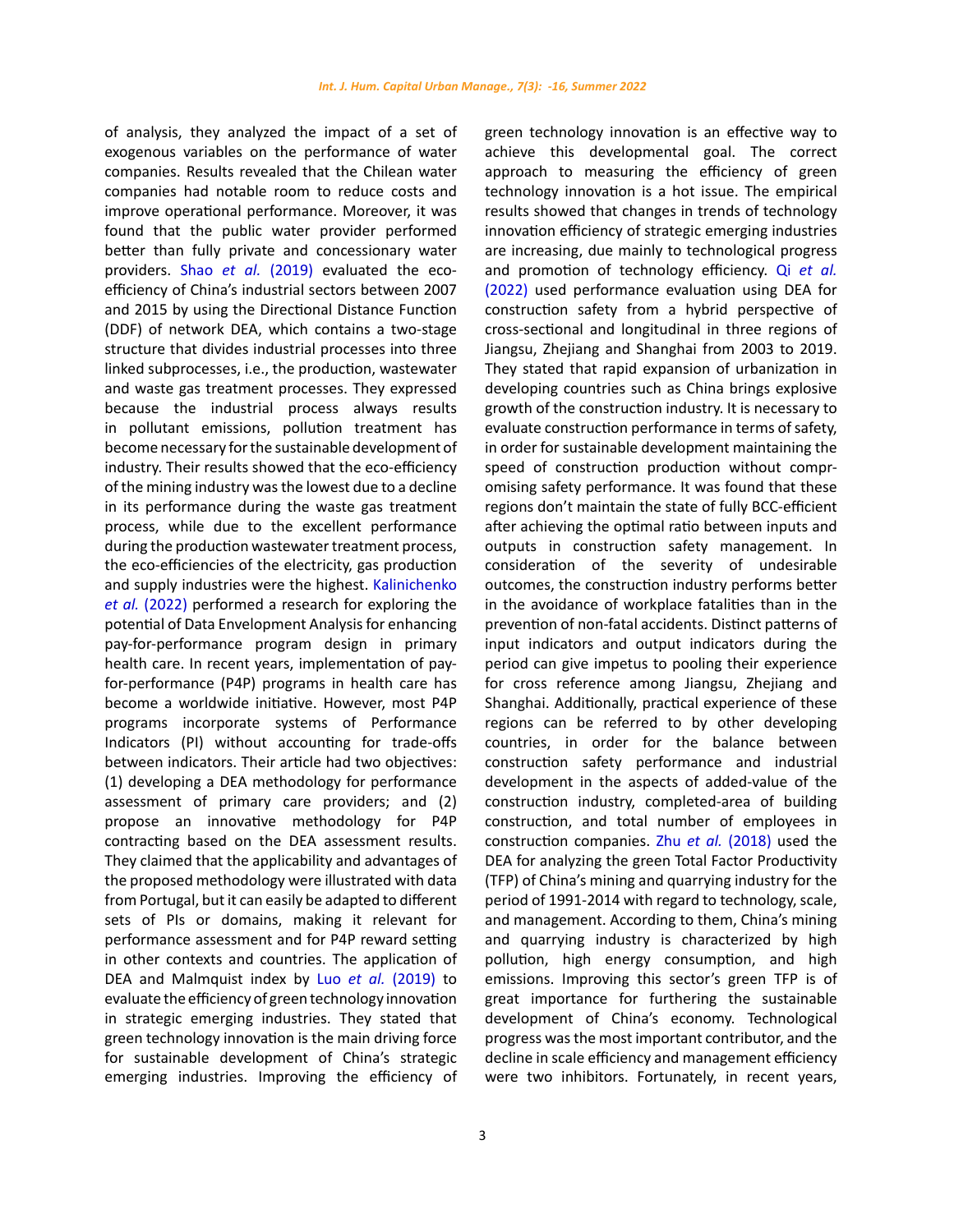management efficiency has gradually improved and become a new impetus for green TFP growth. Second, the characteristics of the green TFPs in the subindustries vary considerably. During the sample period, the green TFPs of the Mining and Processing of [Ferrous Metal](https://www.sciencedirect.com/topics/earth-and-planetary-sciences/ferrous-metal) Ores (MPFMO), the Mining and Processing of [Non-Ferrous Metal](https://www.sciencedirect.com/topics/earth-and-planetary-sciences/non-ferrous-metal) Ores (MPNFMO), and the Mining and Processing of Non-metal Ores (MPNO) grew rapidly and became the benchmarks, whereas those of the Mining and Washing of Coal (MWC) and the Extraction of Petroleum and Natural Gas (EPNG) remained very low. Third, the returns to scale of the sub-industries also varied. EPNG, MPNFMO, MPNO were in the stage of increasing returns to scale or constant returns to scale during the entire period, whereas MWC and MPFMO have recently entered the stage of decreasing returns to scale. The results showed an increase in the green TFP by 71.7%. Technological progress was the most important contributor, and the decline in scale efficiency and management efficiency were two inhibitors. Rashidi and Cullinane (2019) utilized the DEA to derive an efficiency score reflecting the degree to which Sustainable Operational Logistics Performance (SOLP) is achieved within each sample nation. DEA was applied to derive an efficiency score reflecting the degree to which SOLP was achieved within each sample nation. A comparison between the national rankings achieved under the LPI and SOLP evaluation regimes revealed that there is a statistically insignificant monotonic correlation between them. While one country may be a top performer with respect to one of the evaluation approaches, it does not emerge as such under the other. However, the results of the analysis suggest that logistics industries of the United States, the Netherlands, Norway and Australia were found to be top performers under both approaches, while that of Greece, Korea, Italy and Portugal were found to be poor performers under both. The paper concluded that the SOLP approach provides useful information that supplements that provided by the LPI, but that it better facilitates performance improvements within a nation's logistics industry by helping to identify the sources of inefficiency and the nations which possess benchmark performing logistics sectors. Mostafavi and Sadra Abarghouei (2018) conducted a research to assess the efficiency of districts of The Municipality of Tehran by using DEA model. The number of input

and output of their model were 4 and 7, respectively. Results showed that the districts 9, 10, 13, 16, 17, 21 and 22 were categorized as efficient one. Benito *et al.* (2019) used DEA methodology to examine the efficiency of small Spanish municipalities' drinking water supply services. The results reveal a negative and considerable impact of population density and citizens' level of income on the efficiency of drinking water delivery. When the provision of water is managed directly by the local government, it is more efficient. Onbaşıoğlu (2021) investigated empirically the efficiency, technical efficiency, productivity, and the determinants factor of implementing sustainable development policy of the five major municipalities in North Cyprus by conducting DEA and Tobit analyses during the period from 2004 to 2018 quarterly. The empirical results showed that the size of the economically active population of a city, lower expenditures, and grants result in a higher efficiency, whereas the independent revenue sources (grants) and the per capita expenditures of North Cypriot municipalities had a negative effect on the efficiency. The employment rate in the municipalities had a considerable negative effect on the efficiency score. The results of Tobit analysis also showed that population had a positive impact which may increase the technical efficiency. Modiri *et al.* (2014) assessed efficiency of urban life quality in the districts of Tehran using DEA as an effective way for efficiency measuring. They claimed that utilized method can help urban planning for perceive and priority of urban issues and finding a solution for removing these problems. Cooper *et al.* (2011) indicated that the advantages of DEA, which lead to its widespread use, include empirical orientation and the absence of the need for prior assumptions inherent in other approaches, such as statistical regression analysis. Furthermore, they reported that studies of benchmarking practices using DEA have shown inefficiencies in some of the most profitable firms, and it has, therefore, been found to provide a better method for establishing benchmarks than using profitability as a criterion. Zayyari *et al.* (2010) stated that facing a lack of resources and facilities is the main reason of measuring efficiency to manage and dedicate resources to achieve the maximum level of services or productions. They claimed that DEA can be considered as one of the most effective approaches to measure efficiency. Therefore, they applied DEA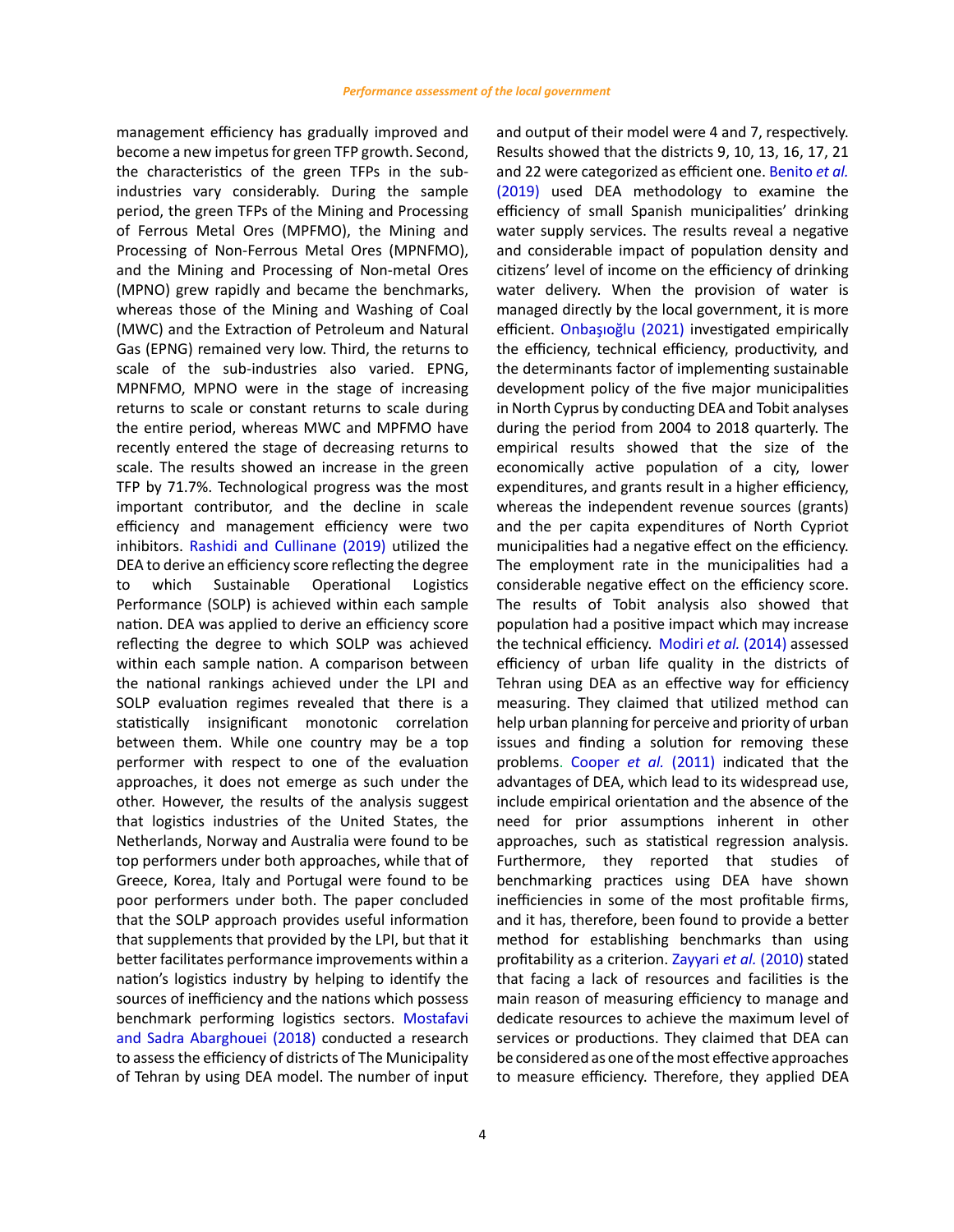approach for assessing efficiency of Iran's provinces efficiency from view point of development. Their results showed that ten provinces had equal efficiency and opted as the superior ones from perspective of maximum developing along with the minimum level of facilities. Olejniczak (2019) investigate the relationship between Poland municipalities' income potential and the relative efficiency of their expanses by employing the DEA CCR-O model. It can be concluded that there is a link between the level of own revenues per capita and efficiency. Soko and Zoric (2018) measure the municipal efficiency in Bosnia and Herzegovina by implementing DEA with Variable Return Scale (VRS) and Constant Return Scale (CRS). Sixteen percent of municipalities were found efficient under the VRS assumption with an average efficiency score of 0.7115. The average municipal efficiency under the CRS assumption was 0.7458 and only 11% of them were efficient by using this model. The findings reveal a positive and significant impact of the number of residents on municipal efficiency. Lo Storto (2016) aimed at measuring the cost efficiency of 108 Italian major municipalities. The results reveal that Scale inefficiencies were found in some of the municipalities and there was a trade-off between expenditure efficiency and effectiveness. Miri *et al.* (2014) present an investigation to assess the performance of 22 districts of The Municipality of Tehran. The study employed DEA to evaluate the relative efficiency of decision-making units. The proposed model used fixed assets, employee expenses, and total income as input, and green space development, resumption and waste, development of cultural spaces as well as of passages and highways are assumed as the output of the model. The findings reveal that 9 districts were operating efficiently and 14 districts were inefficient. Lo Storto (2013) applied the DEA model for assessing expenditure efficiency of 103 Italian major municipalities. The percentage of efficient municipalities in the CCR and BCC models were 58% and 64% of the sample. Saranga and Moser (2010) claimed that increasing global competitiveness is forcing companies to cut costs and develop operational excellence. They stated that it is necessary to structure, develop and manage organizational activities in line with organizational objectives to achieve proper function. However, a challenge in respect of business units designated as support functions is establishing their direct value added to overall corporate financial performance. This is cited as a key objective of senior management, and therefore a crucial focus in developing a performance management system for such units. To utilize performance measurement to establish business units as value-adding, it is necessary to go beyond merely measuring performance to analyze the performance in such a way it can demonstrate the function adds value. In this respect, Neely (2004) has identified a key challenge in managing through measurement as being to shift the focus to the targets. The results indicated that where managers are faced with large amounts of raw performance data, they tend to concentrate on justifying individual figures, as opposed to learning from the current situation and applying it to identify how the targets can be achieved. He proposed that managers need to be educated in how to present the data in such a way as to promote such discussion. The DEA has been successfully applied in various sectors like banking (Thanassoulis, 1999), supplier selection (Levary, 2008; Nourbakhsh *et al.*, 2013), industrial (Fan *et al.*, 2017), logistics (Xu *et al.*, 2009), healthcare (Jacobs, 2001; Khani *et al.*, 2012; Ghotbuee *et al.*, 2012), operational research (Ruiz and Sirvent, 2022), university assessment (Loganathan and Subrahmanya, 2022), manufacturing (Wahab *et al.*, 2008), education (Bessent *et al.*, 1982). The aforementioned studies reveal that the DEA-method has extensive and significant utilization in efficiency assessment of executive units. Various indices could be implemented to perform the efficiency assessment using the DEA. Th literature shows no similar research of using DEA approach to evaluate performance assessment based on financial indices. The main motivation of present study is application of the DEA approach to assess the efficiency of 22 districts of The Municipality of Tehran based on two indices i.e. cash income and sustainable income in 2020. Utterly, efficient and inefficient districts are determined and comments are presented to change and improvement. The current study has been carried out in Tehran in 2021.

## **MATERIALS AND METHODS**

*The Municipality of Tehran*: Tehran City, the capital of Iran, is located at 51° 17' to 51' 33' east longitude and 35° 36' to 35° 44' north latitude. The city of Tehran is the largest and most populous city with a population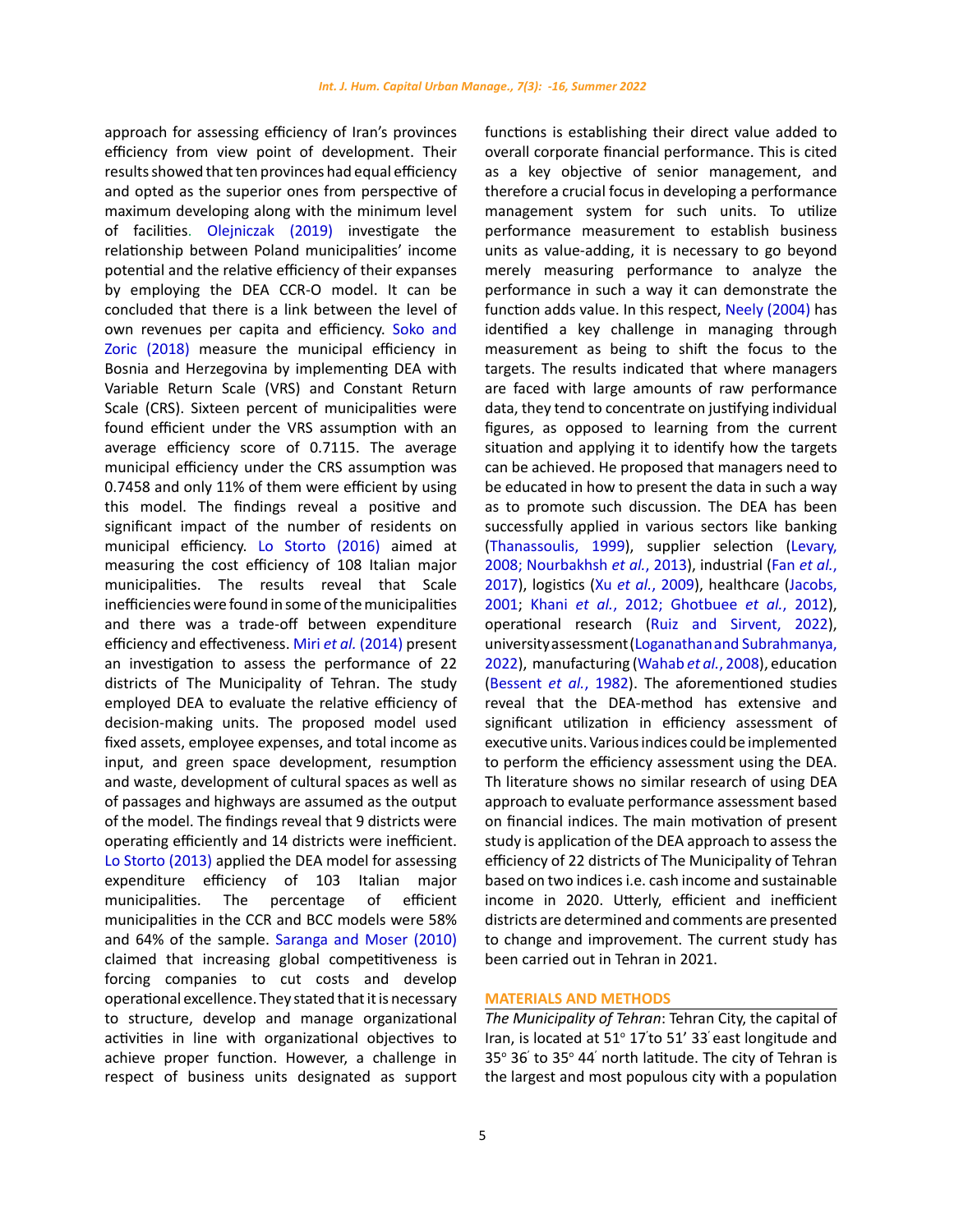#### *A. Jafari Shahrestani et al.*



Fig. 1: The map of Tehran along with 22 districts

of about 8.6 million people, according to the 2016 population and housing census, and is the most densely populated center in the country with an area of 615 km<sup>2</sup>. Tehran is divided to 22 districts that has shown in Fig. 1. The largest and the smallest districts of Tehran are 4 and 17 with an area of 62 and 9  $km^2$ , respectively. The highest and lowest populations with 917,000 and 174,000 are in the Districts 4 and 9, respectively.

## *Data envelopment analysis*

DEA is an applied mathematical state of the art programming method for measuring the relative efficiency of similar matched units that has been developed by Charnes *et al.* (1978) based on Farrel (1957) method with several input and output indicators. This approach is utilized to assess DMU's performance. DMU is a unit of an organization that is managed by an administrator provided that has a systematic process. In DEA literature, system's input elements and system's output elements are substituted with 'input' and 'output' phrases based on economic science. DEA suppose that DMUs apply similar inputs for similar outputs but with different value levels. It'll be simple and clear the expression of input-output ratios if output function is available and determined. But in many cases, the function is undetermined and inaccessible and it is more complex and even impossible to present. DEA is based on optimization process using linear programming that its function and parameters are undetermined. Therefore, DEA is categorized as non-parametric approach. There are two common models to apply DEA approach for performance assessment: (1) CCR model (2) BCC model (Azar and Gholamrezaei, 2006).

## *CCR model*

Developed by Charnes *et al.* (1978), so-called CCR, CCR is the first and a linear programming model of DEA that seeks to maximize the relative efficiency score of the unit pth by selecting a set of weights for all inputs and outputs. However, the score of each unit must be less than or equal to one. According to CCR model, efficiency is defined as the ratio of the weighted sum of outputs to inputs Eq. 1 (Egilmez, 2013):

$$
EF_{j} = \frac{u_{1}y_{1j} + u_{2}y_{2j} + \ldots + u_{n}y_{nj}}{v_{1}x_{1j} + v_{2}x_{2j} + \ldots + v_{mj}x_{mj}} = \frac{\sum_{r=1}^{n} u_{r}y_{rj}}{\sum_{s=1}^{m} v_{s}y_{sj}}
$$
(1)

where x and y, respectively represent input and output, v and u are vectors inputs and outputs, respectively. While s and r are the output and input counts, j demonstrates the jth DMU. The first limitation is the denominator of Eq. 1. To overcome this problem, it is possible to solve CCR model in the form of linear programming. The second limitation ensures that under the selected set of weights, the efficiency score of any decision unit does not exceed one. The linear form is Eq. 2:

$$
\mathsf{CCR}_{\scriptscriptstyle \mathsf{D}}'\text{-}\mathsf{I}
$$

$$
MAX w_p = \sum_{r=1}^{s} u_r y_r
$$
 (2)

Subjected to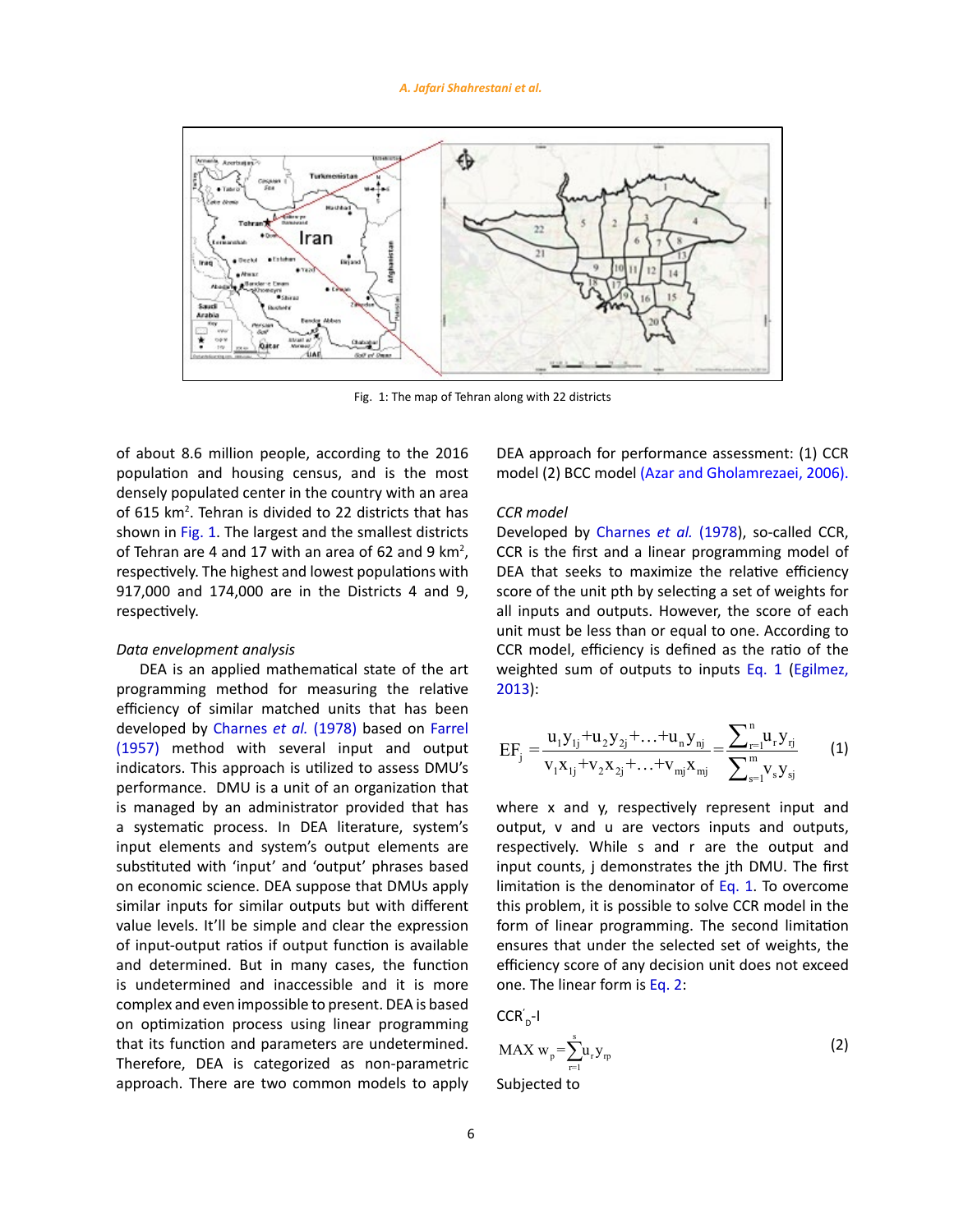$$
\sum_{i=1}^{k} v_i x_{ip} = 1
$$
 (2-1)

$$
\sum_{r=1}^{s} u_{r} y_{rj} - \sum_{i=1}^{k} v_{i} x_{ij} \le 0 \qquad j=1,2,...,n
$$
 (2-2)

$$
u_r \ge 0 \t r=1,2,..., s \t (2-3)
$$

$$
v_i \ge 0 \t i=1,2,...,k \t(2-4)
$$

In this model  $w_{p}^{}$  is relative efficiency of pth DMU $_{p}^{}$ . The presented model by Eq. 2 should be performed for each decision-making unit to determine the efficiency of each units. Based on the experiments, if the number of units doesn't differ much from the total number of inputs and outputs, after solving, most units will be in the efficient border. In fact, the model would be unrealistic. Dual model is used to avoid this problem. Dual form of Eq. 2 is as Eq. 3:

$$
CCR'_{p^{-1}}MIN z_{p} = \theta
$$
 (3)

Subjected to  $\frac{1}{2}$  subjected to

$$
\sum_{j=1}^{n} \lambda_j Y_{rj} \geq Y_{rp} \qquad r=1,2,...,s
$$
 (3-1)

$$
\theta_{x_{ip}} - \sum_{j=1}^{n} \lambda_j x_{ij} \ge 0 \qquad i=1,2,\ldots,k
$$
 (3-2)

$$
\lambda_j \ge 0 \qquad j=1,2,\,...,\,n \tag{3-3}
$$

if limitations of Eqs. (3-1) and (3-2) are required in  $\frac{1}{3}$  is assumed that production has complete that  $\frac{1}{3}$  is assumed that production has complete that  $\frac{1}{3}$  is assumed that production has complete that  $T_{\text{source}}$  is to determine the efficiency of a DMU scale. dering an opje if limitations of Eqs.  $(3-1)$  and  $(3-2)$  are required in<br>is assumed that production has co model Eq. 3. To determine the efficiency of a DMU scale using an objective function approach via a linear programming, Eq.3 is developed as Eq. 4: *s k*  $j = 1,2, \ldots, 2,$   $j = 1,2, \ldots, 2,$ 

$$
CCR_{p} - I
$$
  
\n
$$
MIN z_{p} = \theta - \sum_{r=1}^{s} s_{r}^{+} - \sum_{i=1}^{k} s_{i}^{-}
$$
\n(4)

Subjected Subjected to

$$
\sum_{j=1}^{n} \lambda_j y_{rj} - s_r^+ = y_{rp} \qquad \text{r=1,2, ..., s}
$$
 (4-1)

$$
\theta_{x_{i_p}}\text{-}\underset{j=1}{\overset{n}{\sum}}\lambda_jx_{ij}\text{-}\overline{s_i}\text{=}0 \qquad \text{i=1,2,...,k} \qquad \qquad \text{i=1,2,...,k}
$$

 $\mathbf{r}$ 

$$
\lambda_j \ge 0 \quad j=1,2,\ldots,n \tag{4-2}
$$

$$
s_r^+ \ge 0 \qquad r=1,2,\ldots,s
$$
 (4-3)

$$
s_i^- \ge 0 \qquad i=1,2,\ldots,k \tag{4-4}
$$

Where  $\theta$  is sign free,  $\lambda_j$ ,  $s_r^+$  and  $s_i^-$  are dual variables. To ensure that no weight is assigned a solution, Eq. 2 is justified using ε of value 0.001 or  $\mathsf{q}, \mathsf{5}$ zero number and all inputs and outputs include in 0.0001 as Eq. 5:

$$
\mathsf{CCR}_{\scriptscriptstyle \sf D}^{'\mathsf{-I}}
$$

$$
MAX w_p = \sum_{r=1}^{s} u_r y_{rp}
$$
 (5)

Subjected to vx 1 ∑ *i ip* <sup>=</sup> (5-1)

$$
\sum_{i=1}^{k} V_i X_{ip} = 1
$$
 (5-1)

$$
\sum_{r=1}^{s} u_r y_{rj} - \sum_{i=1}^{k} v_i x_{ij} \le 0 \qquad j=1,2,\dots,n \tag{5-2}
$$

$$
u_r \ge \epsilon \qquad \qquad r=1,2,\,\ldots,\,s \qquad \qquad (5-3)
$$

$$
v_i \ge \varepsilon \qquad i=1,2,\ldots,k \qquad (5-4)
$$

and reducing the inputs is the basis of its sign free. The pth DMU is efficient if and only and reducing the inputs is the basis Introduced by Eq. 5 is CCR input-oriented approach. This model tries to approach an ineffective DMU to effective border by keeping the amount of inputs constant and increasing the output proportionally. outputs as the basis. Keeping the outputs constant In these two models (input and output oriented), it and reducing the is assumed that production has constant return to  $\frac{1}{\sqrt{2}}$ and reducing the inputs is the basis of this method.<br>In these two models (input and output oriented) it of BCC. The initial linear programming and dual of BCC are as Eq. 6: Output-oriented model is another one that uses scale. wo mouers (input and output oriented), it

**BCC** model

This model adds  $\sum_{j=1}^{\infty} \lambda_j = 1$  convexity constraint to the initial linear programming of CCR. There, return Adding this constraint leads to insert a new variable (u) into dual model of BCC. The initial linear *v i i o*gramming and dual of BCC are as Eq. 6: to scale could be constant, decreasing or increasing.

n

$$
\text{BCC}_{\text{D}}\text{-1}\qquad\qquad
$$
  
MAX  $w_{\text{p}} = \sum_{\text{r}=1}^s u_{\text{r}} y_{\text{rp}} + u_o$  (6)

s Subjected to

$$
\sum_{i=1}^{k} v_i x_{ip} = 1
$$
 (6-1)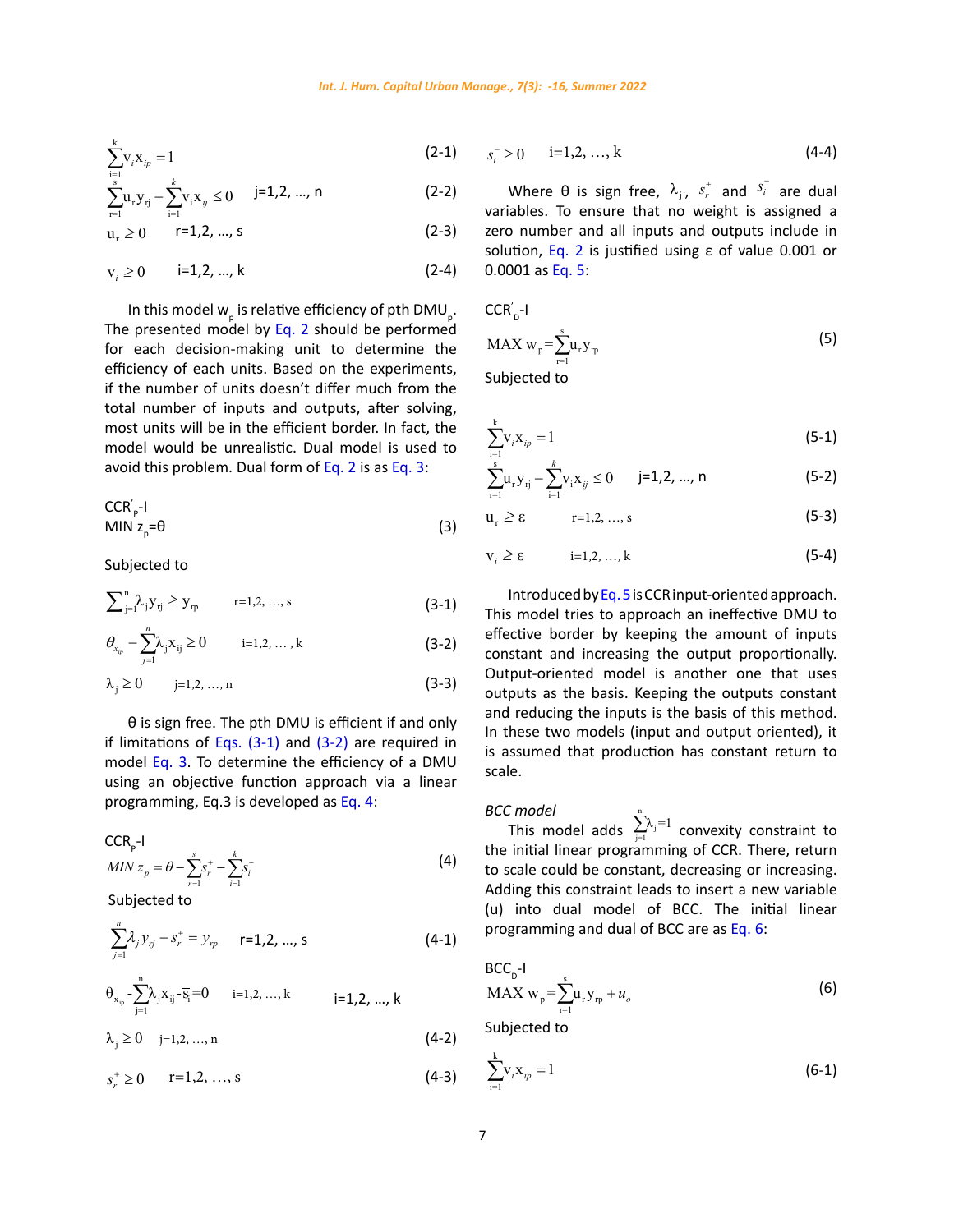$$
\sum_{r=1}^{s} u_{r} y_{rj} - \sum_{i=1}^{k} v_{i} x_{ij} + u_{o} \le 0 \qquad j=1,2,...,n
$$
 (6-2)

$$
u_r \ge \epsilon \qquad \qquad r=1,2,\ldots,s \qquad (6-3)
$$

 $v_i \ge \varepsilon$  *i*=1,2, …, k (6-4)

$$
u_o \text{ is sign free} \tag{6-5}
$$

 $BCC_{p}$ -I BCCP-I

MIN 
$$
z_p = \theta - \sum_{r=1}^{s} s_r^+ - \sum_{i=1}^{k} s_i^+
$$
 (7)

 Subjected to *n* <sup>λ</sup> *ys y* <sup>+</sup>

$$
\sum_{j=1}^{n} \lambda_j y_{rj} - s_r^+ = y_{rp} \qquad \text{r=1,2, ..., s}
$$
 (7-1)

$$
\theta_{x_{ip}} - \sum_{j=1}^{n} \lambda_j x_{ij} - \overline{s}_i = 0 \qquad i = 1, 2, ..., k \tag{7-2}
$$

$$
\sum_{j=1}^{n} \lambda_{j} = 1
$$
 (7-3)

 $\lambda_j \ge 0$  j=1,2, ..., n (7-4)

$$
s_r^+ \ge 0 \qquad r=1,2,...,s \tag{7-5}
$$

$$
s_i^- \ge 0 \qquad \text{ i=1,2, ..., } k \tag{7-6}
$$

Output-oriented of BCC model can be developed Output-oriented of BCC model can be developed with adding with adding  $\sum_{i=1}^{\infty}$  constraint to the initial linea programming of CCR output-oriented. In this paper, incorrented to survey along BCC output-oriented model has been implemented considered as the inputs of the m to survey districts performance of The Municipality performance of The Municipality of Tehran*.*  of Tehran*.*  n  $\sum_{j=1}$   $\lambda_j$ =1 constraint to the initial linear

# Sustainable income definition example and the surface of measurement. The

*Indices of performance assessment*

According to the comprehensive plan of sustai- considered in this model (Bowlin, 1998): nable incomes and other financial resources of The Municipality of Tehran, sustainable incomes are (Num those municipal incomes owning to the following  $x_3 \leq$  number of decision-making until those municipal incomes owning to the following  $x_3 \leq$  number of decision-making un environmental, physical, social, and economic structures (Hajilou *et al*., 2017) characteristics:  $\mathcal{L}$  is the income base increases over the income and expanding  $\mathcal{L}$  and  $\mathcal{L}$  financial financial financial financial financial financial financial financial financial financial financial financial financial f

- *Survey design and data collection* extreme fluctuations at least in the short run. The DEA that transfer inputs to out 1. Persistence: It is stable and doesn't undergo Decision-making
- 2. Flexibility: the income base increases over time superior and more efficient systen and expands along with expanding expenditures output with fewer inputs. DEA model to avoid financial constraints and to define the efficiency by providing a systema necessary implementation planning to achieve it. decision-making units (Zayyari et al., 2010). building permits, tolls on balconies and overhangs, and renovation tolls (Tehran Municipality Information and

3. Desirability: Earning money from that source promotes the justice-oriented approach and doesn't damage the environmental, physical, social, and economic structures (Hajilou *et al*., 2017)

# *Survey design and data collection*

The Municipality of Tehran sources include seven major revenue groups and its credit is provided in both cash and non-cash forms. The main groups are (1) Public incomes, (2) Income of private tolls, (3) Service fees and earnings of profit institutions, (4) Income from the funds and property of the municipality, (5) Government grants and affiliated organizations, (6) Grants and gifts and assets, (7) other sources. According to the approved budget report of The Municipality of Tehran Information and Communication Technology Organization (TMICTO), the share of incomes from public tolls is 86 percent of total income, of which 36 percent is related to subcodes of tolls on building permits, tolls on balconies and overhangs, and renovation tolls (Tehran Municipality Information and Communication Technology Organization-TMICTO, 2020). These sub-codes make up a significant portion of cash and sustainable income.

## *Analytical framework*

near procession come, income are selected as the model outputs. Also, Indices of performance assessment and a model with its inputs and outputs income are selected as the model outputs. Also,<br>along with the above description, four variables are considered as the inputs of the model (1) number of Compart contract model may be implemented.<br>The survey districts performance of The Municipality of building permits, (2) number of inhabitants, (3) *Determining Input and Output variables***:** In the present study, two indicators of cash and sustainable number of housing deals, and (4) the price of the residential unit. Fig. 2 shows the structure of the model with its inputs and outputs along with unit of measurement. The following constraint has been considered in this model (Bowlin, 1998):

(Number of inputs + outputs)  

$$
\times
$$
 3 ≤ number of decision-making units\n(8)

extreme fluctuations at least in the short run. 
In DEA that transfer inputs to output. Obviously, a Decision-making units are considered as a system superior and more efficient system produces more output with fewer inputs. DEA models aim to maximize efficiency by providing a systematic approach to decision-making units (Zayyari *et al.*, 2010).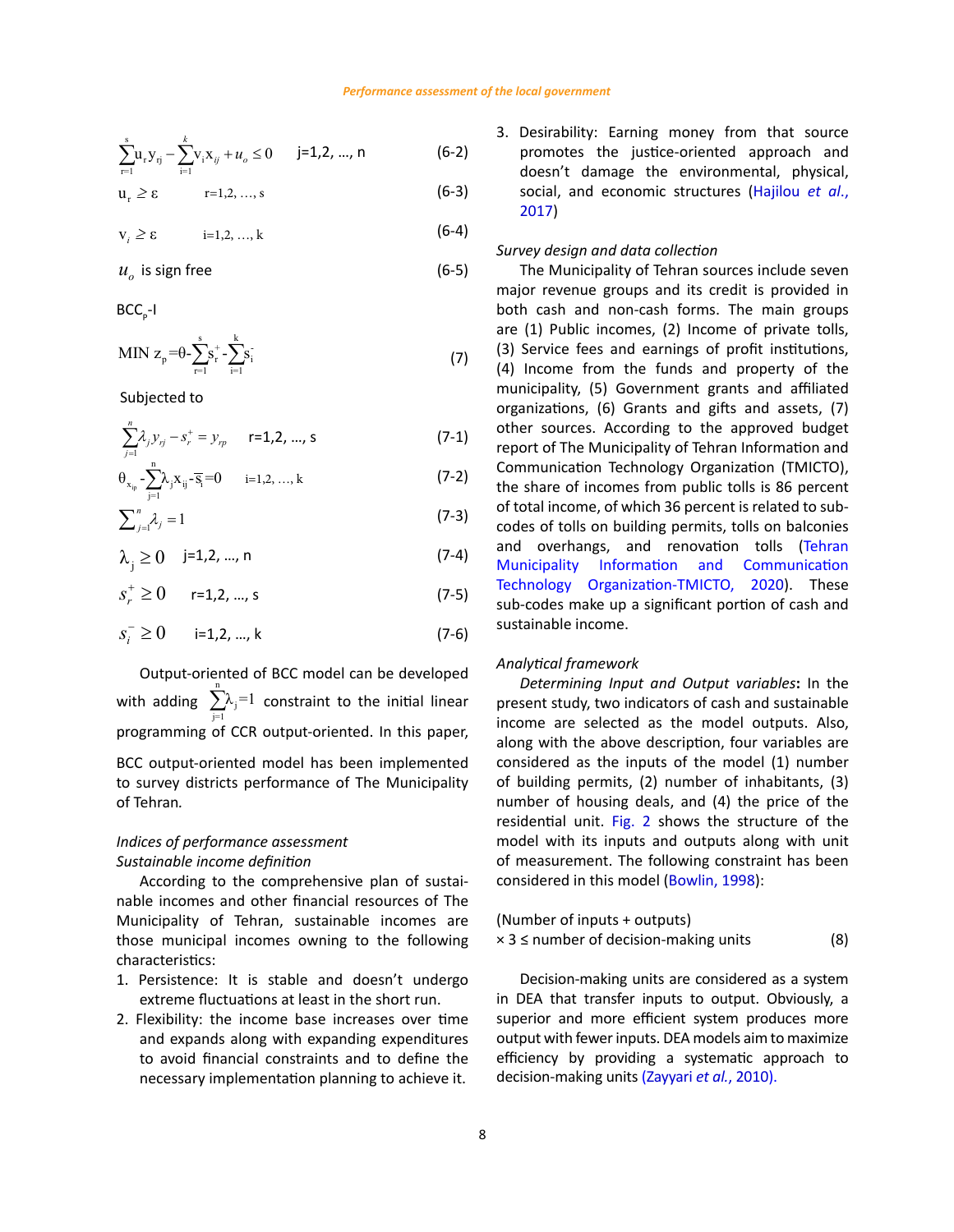

Fig. 2. Components of proposed DEA model

| Table 1: Output and input data set of The Municipality of Tehran districts |
|----------------------------------------------------------------------------|
|                                                                            |

|                | Inputs                                     |                                 |                             |                                                               | Outputs                          |                                         |
|----------------|--------------------------------------------|---------------------------------|-----------------------------|---------------------------------------------------------------|----------------------------------|-----------------------------------------|
|                | $X_1$                                      | X <sub>2</sub>                  | $X_3$                       | X <sub>4</sub>                                                | $Y_1$                            | $Y_2$                                   |
| District       | No. of<br>building<br>permits <sup>*</sup> | No. of inhabitants <sup>*</sup> | No. of<br>housing<br>deals* | price of residential<br>unit <sup>*</sup><br>(Million dollar) | cash income*<br>(Million dollar) | sustainable income*<br>(Million dollar) |
| 1              | 348                                        | 493889                          | 4326                        | 245.0                                                         | 5999.3                           | 778.8                                   |
| $\overline{2}$ | 460                                        | 692579                          | 7162                        | 179.1                                                         | 3206.2                           | 339.3                                   |
| 3              | 324                                        | 330004                          | 3606                        | 209.8                                                         | 3869.8                           | 355.5                                   |
| 4              | 643                                        | 917261                          | 7025                        | 122.5                                                         | 2384.8                           | 280.5                                   |
| 5              | 383                                        | 856565                          | 12169                       | 141.9                                                         | 3227.6                           | 255.7                                   |
| 6              | 232                                        | 250753                          | 3029                        | 156.7                                                         | 3211.2                           | 307.1                                   |
| 7              | 370                                        | 312002                          | 4800                        | 107.6                                                         | 1393.6                           | 161.0                                   |
| 8              | 387                                        | 425044                          | 4636                        | 106.1                                                         | 683.1                            | 136.0                                   |
| 9              | 144                                        | 174115                          | 1748                        | 81.4                                                          | 324.8                            | 48.1                                    |
| 10             | 236                                        | 326885                          | 7025                        | 76.4                                                          | 338.8                            | 71.9                                    |
| 11             | 325                                        | 308176                          | 3750                        | 76.9                                                          | 880.2                            | 101.9                                   |
| 12             | 231                                        | 240909                          | 2359                        | 64.0                                                          | 1977.4                           | 219.3                                   |
| 13             | 270                                        | 253054                          | 2791                        | 99.7                                                          | 444.0                            | 69.8                                    |
| 14             | 493                                        | 489101                          | 5216                        | 83.3                                                          | 480.2                            | 103.1                                   |
| 15             | 999                                        | 659468                          | 4201                        | 61.5                                                          | 461.4                            | 104.5                                   |
| 16             | 341                                        | 267678                          | 1327                        | 60.0                                                          | 461.4                            | 80.5                                    |
| 17             | 300                                        | 278354                          | 1809                        | 59.0                                                          | 328.8                            | 57.6                                    |
| 18             | 243                                        | 419249                          | 1890                        | 51.1                                                          | 1121.4                           | 87.4                                    |
| 19             | 261                                        | 255533                          | 584                         | 61.0                                                          | 325.5                            | 44.3                                    |
| 20             | 333                                        | 367600                          | 1283                        | 56.0                                                          | 1246.2                           | 84.8                                    |
| 21             | 307                                        | 186319                          | 1365                        | 80.9                                                          | 638.1                            | 123.1                                   |
| 22             | 301                                        | 175398                          | 1202                        | 111.1                                                         | 1304.5                           | 125.5                                   |

\* Tehran Municipality Information and Communication Technology Organization

# *Data collection*

Input and output variables of each district have been extracted for year 2020 (Table 1). Fig. 3 represents a graphical presentation of input and output variables.

# **RESULTS AND DISCUSSION**

The efficiency of decision-making units based on BCC-O model has been shown in Fig. 4. Referring to Fig. 4, while the efficient districts are 1, 6, 9, 12, 16, 17, 18, 19, 20, 21, and 22, the rest are inefficient. As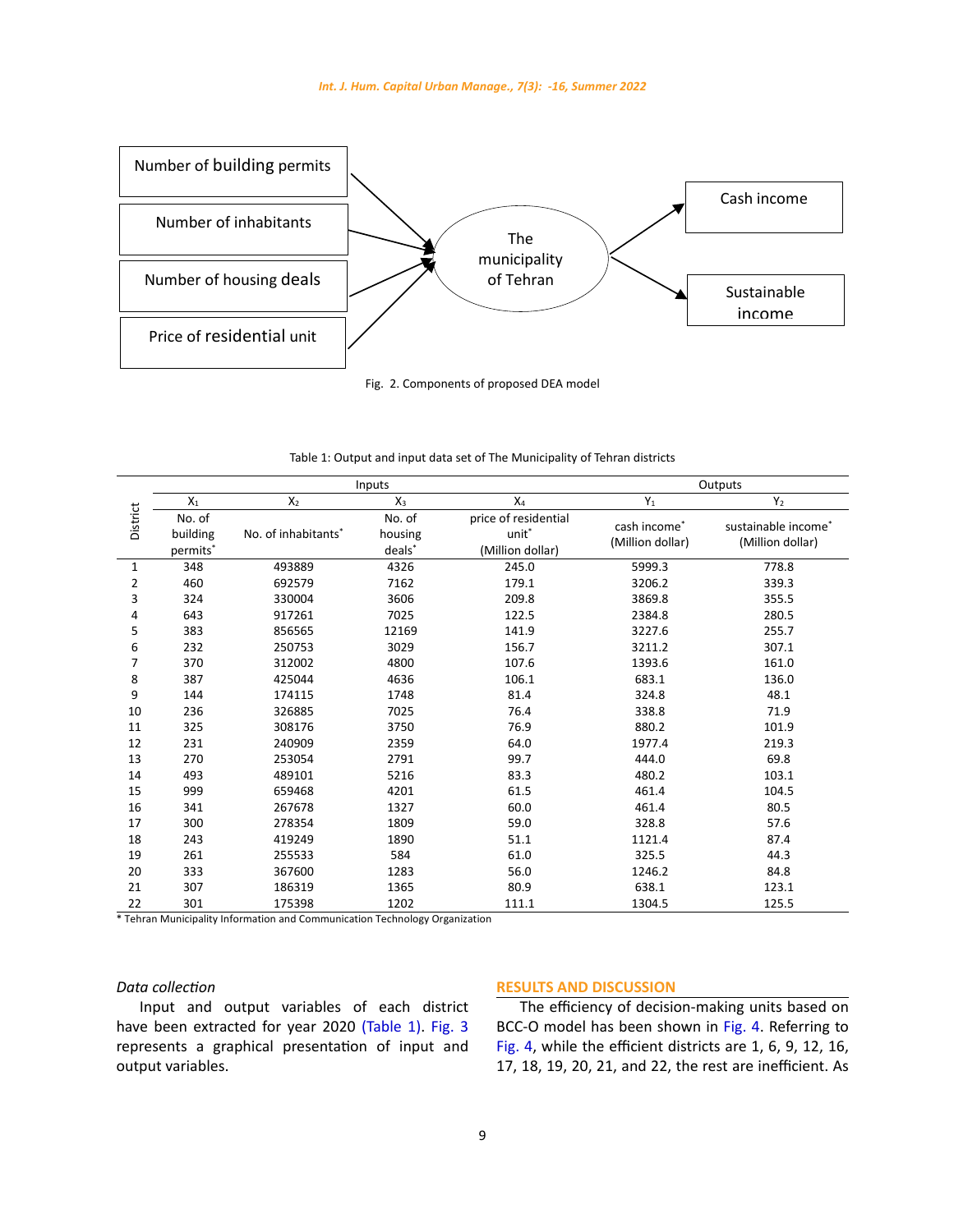

Fig. 3: A graphical representation of BCC-O's input and output Fig. 3: A graphical representation of BCC-O's input and output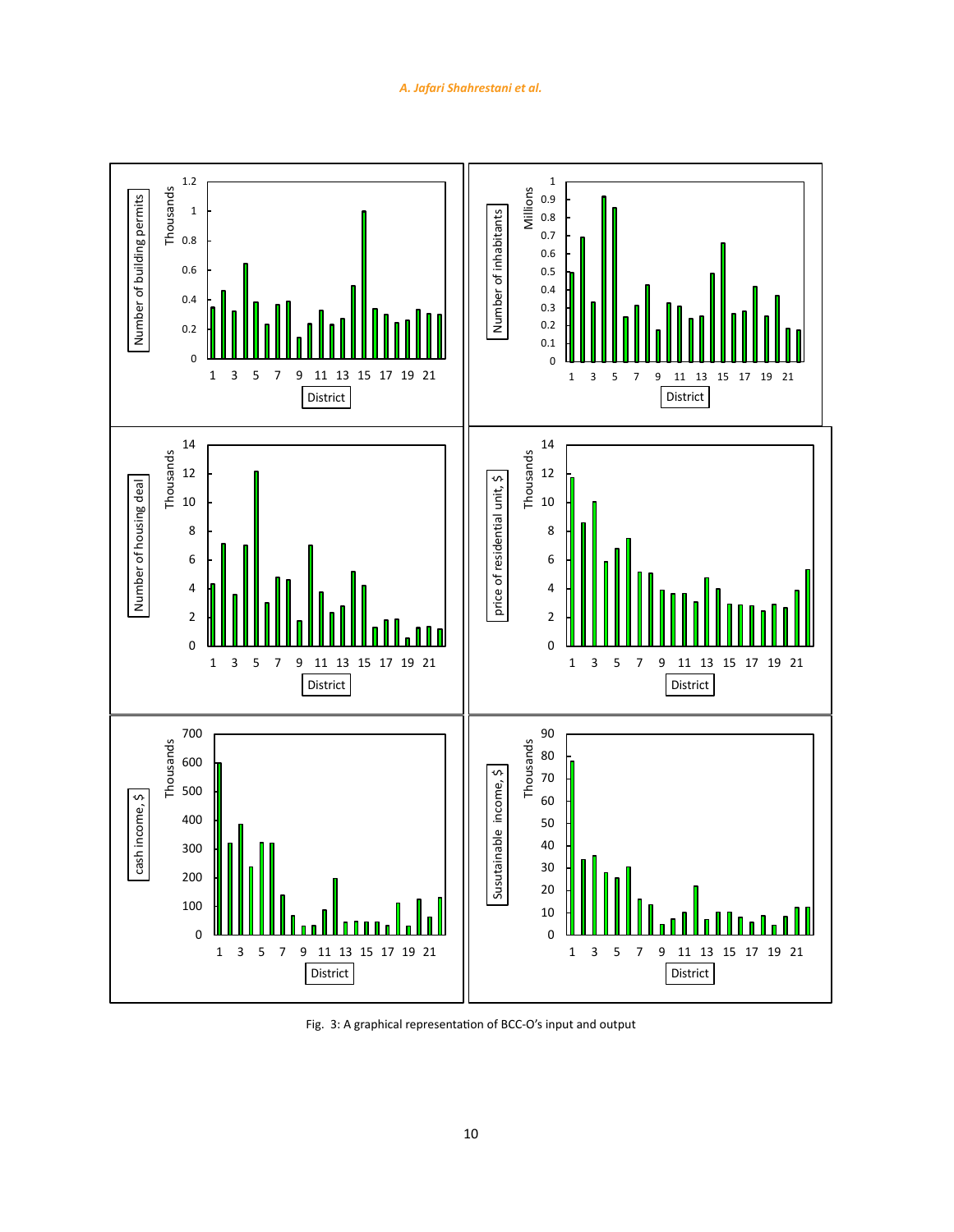

Fig. 4: Districts' efficiency Fig. 4: Districts' efficiency

| <b>District</b> | Proposed value (BCC-O model) | Approved sustainable income | Percentage change                   |
|-----------------|------------------------------|-----------------------------|-------------------------------------|
|                 | (Million Dollar)             | (Million Dollar)            | (BCC-O model to the approved value) |
| $\overline{2}$  | 57.50                        | 45.12                       | 27%                                 |
| 3               | 46.10                        | 43.90                       | 5%                                  |
| 4               | 40.02                        | 41.01                       | $-2%$                               |
| 5               | 46.00                        | 47.62                       | $-3%$                               |
|                 | 35.43                        | 22.86                       | 55%                                 |
| 8               | 34.95                        | 13.76                       | 154%                                |
| 10              | 25.07                        | 11.02                       | 128%                                |
| 11              | 25.90                        | 14.02                       | 85%                                 |
| 13              | 26.69                        | 8.57                        | 211%                                |
| 14              | 27.90                        | 14.71                       | 90%                                 |
| 15              | 19.38                        | 16.36                       | 18%                                 |

Table 3: The optimized value of cash income based on the BCC-O model Table 3: The optimized value of cash income based on the BCC-O model

| <b>District</b> | Proposed value (BCC-O model)<br>(Million dollar) | Approved cash income<br>(Million dollar) | Percentage change<br>(BCC-O model to the approved value) |
|-----------------|--------------------------------------------------|------------------------------------------|----------------------------------------------------------|
| C               | 453.38                                           | 312.72                                   | 45%                                                      |
| 3               | 412.00                                           | 486.35                                   | $-15%$                                                   |
| 4               | 327.76                                           | 346.57                                   | $-5%$                                                    |
| 5               | 370.74                                           | 361.12                                   | 3%                                                       |
|                 | 294.71                                           | 144.32                                   | 104%                                                     |
| 8               | 291.40                                           | 54.95                                    | 430%                                                     |
| 10              | 219.02                                           | 33.56                                    | 553%                                                     |
| 11              | 226.38                                           | 93.47                                    | 142%                                                     |
| 13              | 251.00                                           | 30.39                                    | 726%                                                     |
| 14              | 240.71                                           | 50.19                                    | 380%                                                     |
| 15              | 181.29                                           | 41.33                                    | 339%                                                     |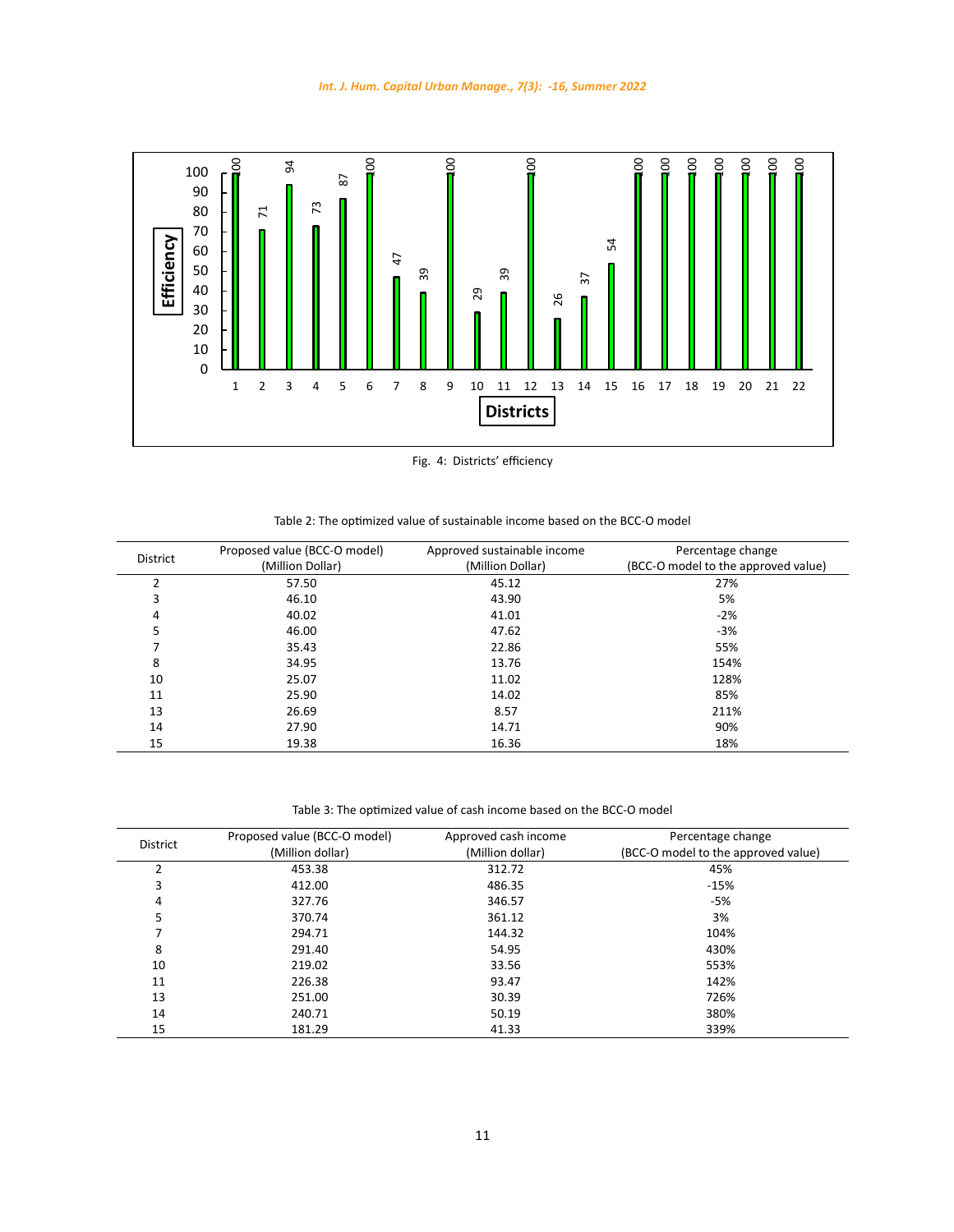#### *A. Jafari Shahrestani et al.*



Fig. 5: The proposed value of BCC-O model vs approved sustainable income Fig. 5: The proposed value of BCC-O model vs approved sustainable income



Fig. 6: The proposed value of BCC-O model vs approved cash income Fig. 6: The proposed value of BCC-O model vs approved cash income

it is clear, the District 13 has the lowest proficiency among inefficient ones.

## *Proposed plan for inefficient districts*

Tables 2 and 3 show the optimized output values using the BCC-O model for inefficient districts. A graphical representation of these tables has been presented in Figs. 5 and 6. This can be useful for decision-makers of inefficient districts to modify the approved values of cash and sustainable income according to the proposed value of BCC-O model.

The results showed that while 50 percent of districts namely 1, 6, 9, 12, 16, 17, 18, 19, 20, 21, and 22 are efficient districts, the rest are inefficient. These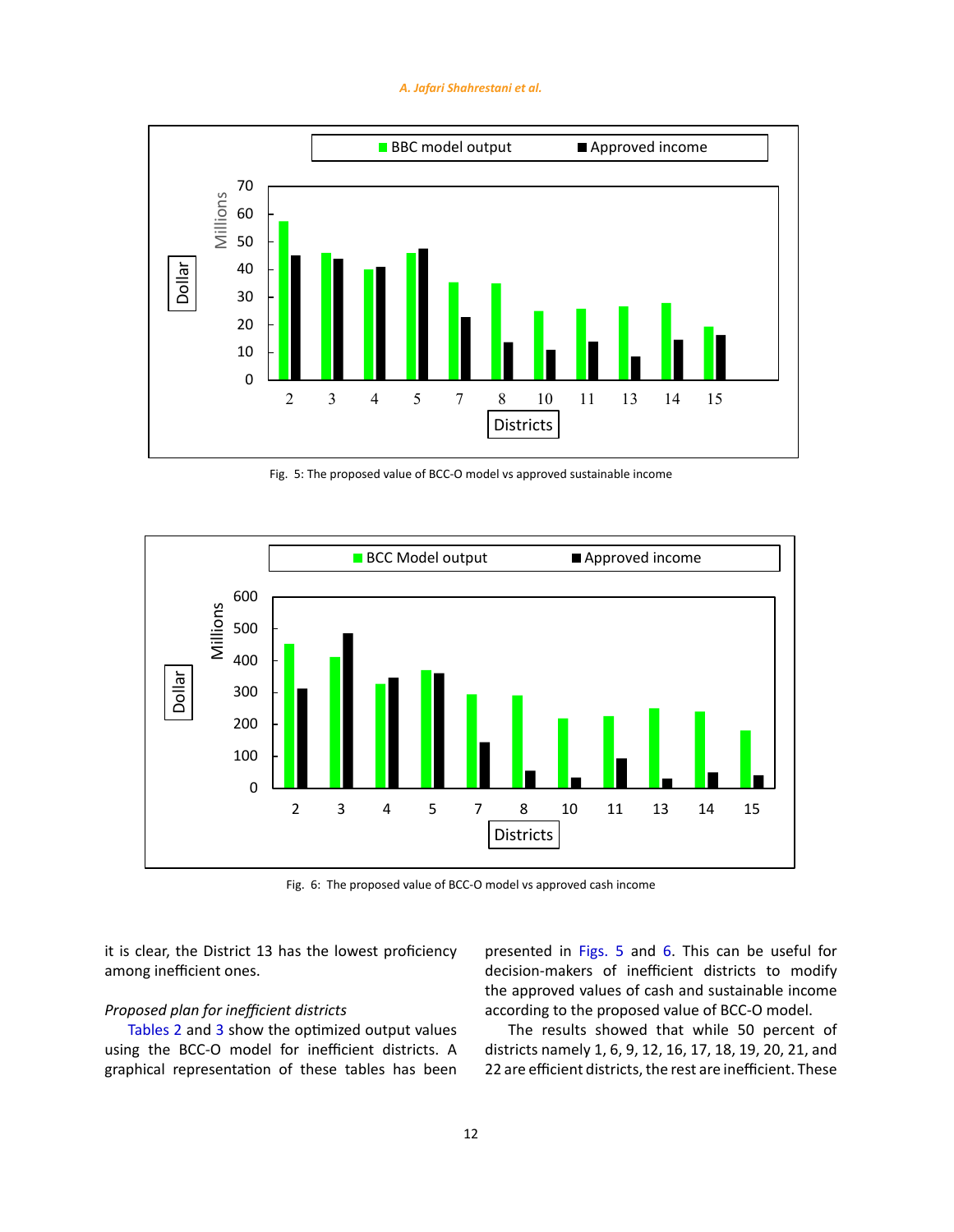districts were ranked in terms of efficiency values. The Districts 3, 5 and 4 were located at the beginning of the spectrum and the dstricts 13, 10 and 14 were placed at the end. It is clear to distinguish efficient and inefficient districts by comparing inputs and outputs of each one. Cash and sustainable income of district 1 has been achieved 9 and 6 times those of the District 8. The optimum values of cash and sustainable income were determined using BCC-O model and were compared with considered incoming plan of 2020 for the districts. The results illustrated that the cash and sustainable income have been brought up very low for the Districts 8, 12 and 13 regards to effective input indices. It can be concluded that using performance assessment is a more logical method to regulate a district revenue plan and is necessary to change the current approach of The Municipality of Tehran for regulating the revenue plan of the districts, generally with emphasis on the performance of previous years. According to Table 2, the approved sustainable income of districts has been considered very low because of their capacities and potentials except the districts 4 and 5. In particular, the districts 13, 8 and 10 have a difference of more than 100 percent between approved and proposed values. According to Table 3, the approved cash income of inefficient districts has been considered very low in 2020. For example, the actual performance of the districts 15, 8, 10 and 13 was much higher than their approved value. Input variables considered in the present study illustrate that it is necessary to increase remarkably their approved cash income for the coming years. Similar researches have been conducted by Mostafavi and Sadra-Abarghuei (2018) and Miri *et al.* (2014). Mostafavi and Sadra-Abarghuei (2018) used area, district's population, number of employees and approved budget as input variables. Cash and non-cash achieving percent, urban services and environment, traffic, prevention and crisis, cultural and social, human resources and technical and construction projects were opted as output parameters. They used CCR and BCC approaches to determine efficient and inefficient districts. The results showed that the districts 9, 10, 13, 16, 17, 21 and 22 were known as efficient ones using CCR model. Based on the BCC model, the districts 1, 4, 5 and 8 were added to the above-mentioned districts. Miri *et al.* (2014) used number of total assets, human resources expenses and total income

as the input variables for their BCC input-oriented model. Four output parameters were green space development, resumption and waste, development of cultural spaces and improvement of passages and highways. They claimed that while 9 districts (i.e. the districts 1, 2, 4, 5, 13, 15, 19 and 21) were efficient, the others were found inefficient ones. The average efficiency of these 14 inefficient units was equal to 0.93. The most significant distinct among the present paper with two above-mentioned ones are type and number of inputs and outputs. However, the more confidence can be seen between the results of Mostafavi and Sadra-Abarghuei (2018) and the present study. Based on these researches, the districts 1, 9, 16, 17, 21 and 22 have been introduces as efficient ones.

### **CONCLUSION**

Present study aimed to evaluate the efficiency of 22 districts of The Municipality of Tehran in terms of cash income and sustainable income using DEA. In fact, the purpose of ranking the 22 districts of Tehran City is identifying efficient and inefficient ones in order to improve the current situation and transfer towards higher efficiency in creating cash income and sustainable income. While number of building permits, number of inhabitants, and number of housing deals and price of residential unit opted as four input variables, cash income and sustainable income were selected as output variables. The BCC-O model has been implemented to utilize the DEA model for classifying the 22 districts of The Municipality of Tehran. The results illustrated that utilization of the DEA approach to determine efficiency model for planning could be prioritized for inefficient districts to decline the gap between districts. Hence, the capacities and limitations of each district is basic of districts planning and it will be possible to achieve social justice and development using the results of the DEA model.

## **SUGGESTIONS**

The following recommendations are suggested for future researches:

Due to the problems and shortcomings in the planning pattern in The Municipality of Tehran, it will be beneficial to use DEA to assess the efficiency of different urban areas including waste management, transportation developing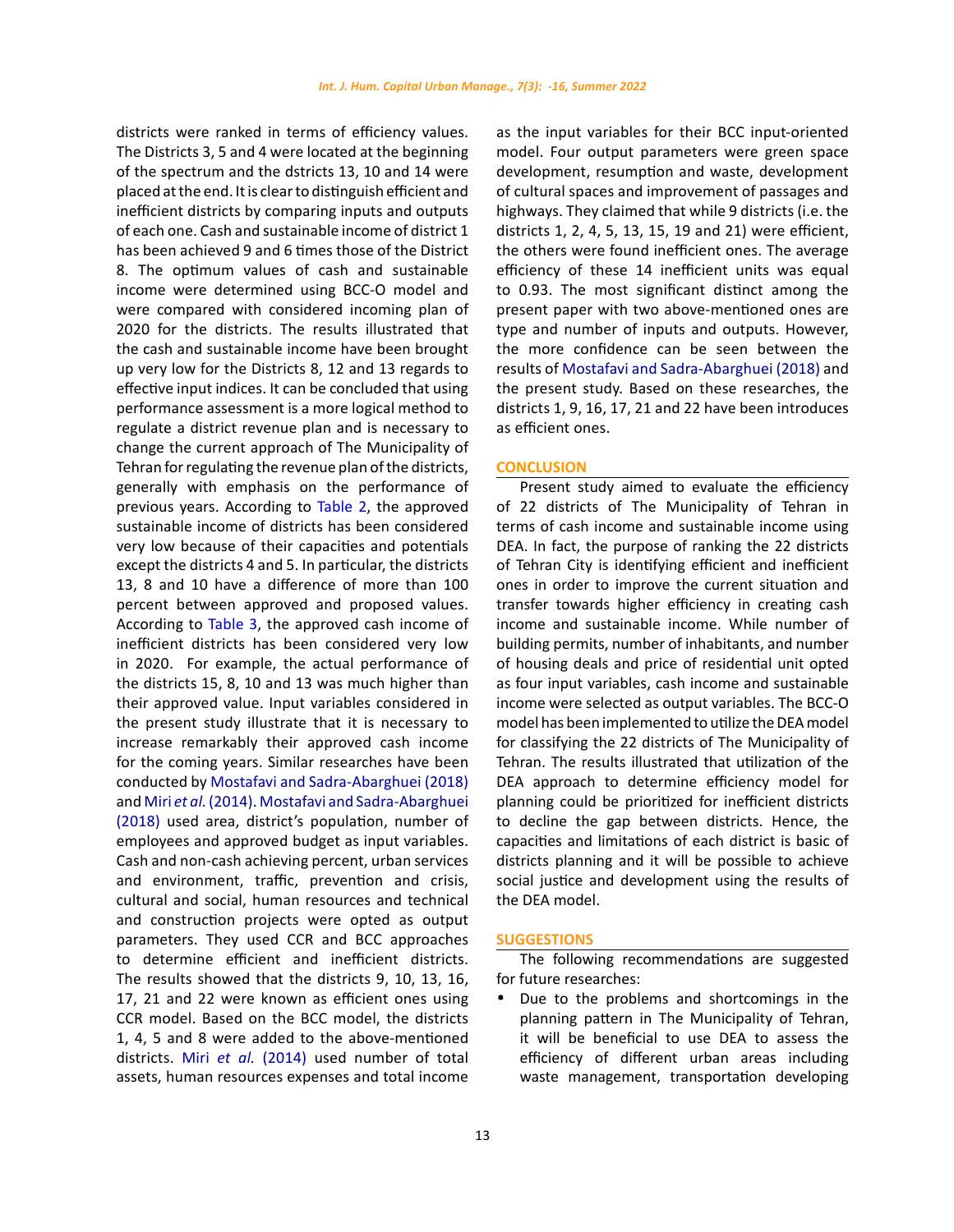and assessment of organization and companies. Comparison of temporal assessment of efficiency can be considered too;

- **·** Using residential parcel information as input parameter for implementation of DEA approach;
- **·** Formulation of green space per capita program of districts using DEA method
- **·** Prediction of distressed area renovation;
- **·** Assessment of citizens' satisfaction using DEA approach.

## **AUTHOR CONTRIBUTIONS**

A. Jafari Shahrestani, E. Sangi and H. Mazaherian performed the literature review, extracting indices and gathering information. S. Mavaghar poor performed the calculation. E. Sangi and H. Mazaherian prepared the review of the paper. E. Sangi and A. Jafari Shahrestani prepared the results and explanations of the paper.

## **ACKNOWLEDGMENTS**

The authors would like to appreciate the Municipality of Tehran for the data support.

## **CONFLICT OF INTEREST**

The authors have no conflict of interest to be declared concerning this review paper. Also, the authors have checked all the ethical affairs comprising duplicates, misconduct, data making, informed consent, and plagiarism.

## **OPEN ACCESS**

This article is licensed under a Creative Commons Attribution 4.0 International License, which permits use, sharing, adaptation, distribution and reproduction in any medium or format, as long as you give appropriate credit to the original author(s) and the source, provide a link to the Creative Commons license, and indicate if changes were made. The images or other third party material in this article are included in the article's Creative Commons license, unless indicated otherwise in a credit line to the material. If material is not included in the article's Creative Commons license and your intended use is not permitted by statutory regulation or exceeds the permitted use, you will need to obtain permission directly from the copyright holder. To view a copy of this license, visit: [http://creativecommons.org/](http://creativecommons.org/licenses/by/4.0/) [licenses/by/4.0/](http://creativecommons.org/licenses/by/4.0/)

## **PUBLISHER'S NOTE**

Tehran Urban Planning and Research Center remains neutral with regard to jurisdictional claims in published maps and institutional afflictions.

## **ABBREVIATIONS (NOMENCLATURE)**

| BCC             | Banker, Charnes, Cooper            |
|-----------------|------------------------------------|
| BCC-O           | The output-oriented BCC model      |
| <b>CCR</b>      | Charnes, Cooper, Rhodes            |
| CCR-O           | The output-oriented CCR model      |
| <b>CRS</b>      | <b>Constant Return to Scale</b>    |
| DEA             | Data Envelopment Analysis          |
| DMU             | Decision Making Unit               |
| VRS             | Variable Return to Scale           |
| $u_{\nu}$       | Output weights                     |
| $v_i$           | Input weights                      |
| $x_{ij}$        | $DMU_i$<br>positive inputs of the  |
| ${\cal Y}_{ri}$ | $DMU_i$<br>positive outputs of the |

#### **REFERENCES**

- [Amiri, M.; Darestani Farahani, A.; Mahboob Ghodsi, M., \(2017\).](http://www.kianpub.com/book/1907) [Multi-criteria decision making, Kian Press, Tehran. \(In Persian\)](http://www.kianpub.com/book/1907)
- [Azar, A.; Gholamrezaei, D., \(2006\). Ranking of country provinces](https://ijer.atu.ac.ir/article_3702.html) [using data envelopment analysis approach \(applying human](https://ijer.atu.ac.ir/article_3702.html) [development indices\). – Iran. J. Econ. Res., 8\(27\): 153-173](https://ijer.atu.ac.ir/article_3702.html) **(21 [pages\). \(In Persian\)](https://ijer.atu.ac.ir/article_3702.html)**
- [Banker, R.D.; Charnes, A.; Cooper, W.W., \(1984\). Some models for](https://pubsonline.informs.org/doi/10.1287/mnsc.30.9.1078) [estimating technical and scale inefficiencies in data envelopment](https://pubsonline.informs.org/doi/10.1287/mnsc.30.9.1078) [analysis. Manage. Sci., 30\(9\): 1078-1092](https://pubsonline.informs.org/doi/10.1287/mnsc.30.9.1078) **(15 pages).**
- [Benito, B.; Faura, Ú.; Guillamón, M.D.; Ríos, A.M., \(2019\). The](https://pubsonline.informs.org/doi/10.1287/mnsc.30.9.1078) [efficiency of public services in small municipalities: The case of](https://pubsonline.informs.org/doi/10.1287/mnsc.30.9.1078) [drinking water supply.](https://pubsonline.informs.org/doi/10.1287/mnsc.30.9.1078) Cities, 93: 95-103 **(9 pages)**.
- [Bessent, A.; Bessent, W.; Kennington, J.; Reagan, B., \(1982\). An](https://pubsonline.informs.org/doi/10.1287/mnsc.30.9.1078) [application of mathematical programming to assess productivity](https://pubsonline.informs.org/doi/10.1287/mnsc.30.9.1078) [in the Houston independent school district.](https://pubsonline.informs.org/doi/10.1287/mnsc.30.9.1078) Manage. Sci., 28(12): [1355-1367](https://pubsonline.informs.org/doi/10.1287/mnsc.30.9.1078) **(13 pages).**
- [Bowlin, W.F., \(1998\). Measuring performance: An introduction to](https://www.tandfonline.com/doi/abs/10.1080/08823871.1998.10462318) [data envelopment analysis \(DEA\). J. Cost Anal., 15\(2\): 3-27](https://www.tandfonline.com/doi/abs/10.1080/08823871.1998.10462318) **(25 [pages\)](https://www.tandfonline.com/doi/abs/10.1080/08823871.1998.10462318)**.
- [Charnes, A.; Cooper, W.W.; Rhodes, E., \(1978\). Measuring the](https://www.sciencedirect.com/science/article/pii/0377221778901388) [efficiency of decision making units. Europ. J. Oper. Res., 2\(6\):](https://www.sciencedirect.com/science/article/pii/0377221778901388) 429-444 **[\(16 pages\).](https://www.sciencedirect.com/science/article/pii/0377221778901388)**
- [Comprehensive plan of sustainable revenues and other financial](http://laws.tehran.ir/Law/TreeText/1202) [resources of Tehran Municipality, the Islamic Council of Tehran,](http://laws.tehran.ir/Law/TreeText/1202) [\(2007\). \(In Persian\)](http://laws.tehran.ir/Law/TreeText/1202)
- [Egilmez, G.; McAvoy, D., \(2013\). Benchmarking road safety of US](https://pubmed.ncbi.nlm.nih.gov/23376545/) [states: a DEA-based Malmquist productivity index approach.](https://pubmed.ncbi.nlm.nih.gov/23376545/) [Accid. Anal. Prev., 53: 55-65](https://pubmed.ncbi.nlm.nih.gov/23376545/) **(11 pages).**
- [Fan, Y.; Bai, B.; Kang, P.; Zhang, Y.; Guo, J., \(2017\). Study on eco-](https://www.sciencedirect.com/science/article/pii/S030147971730066X)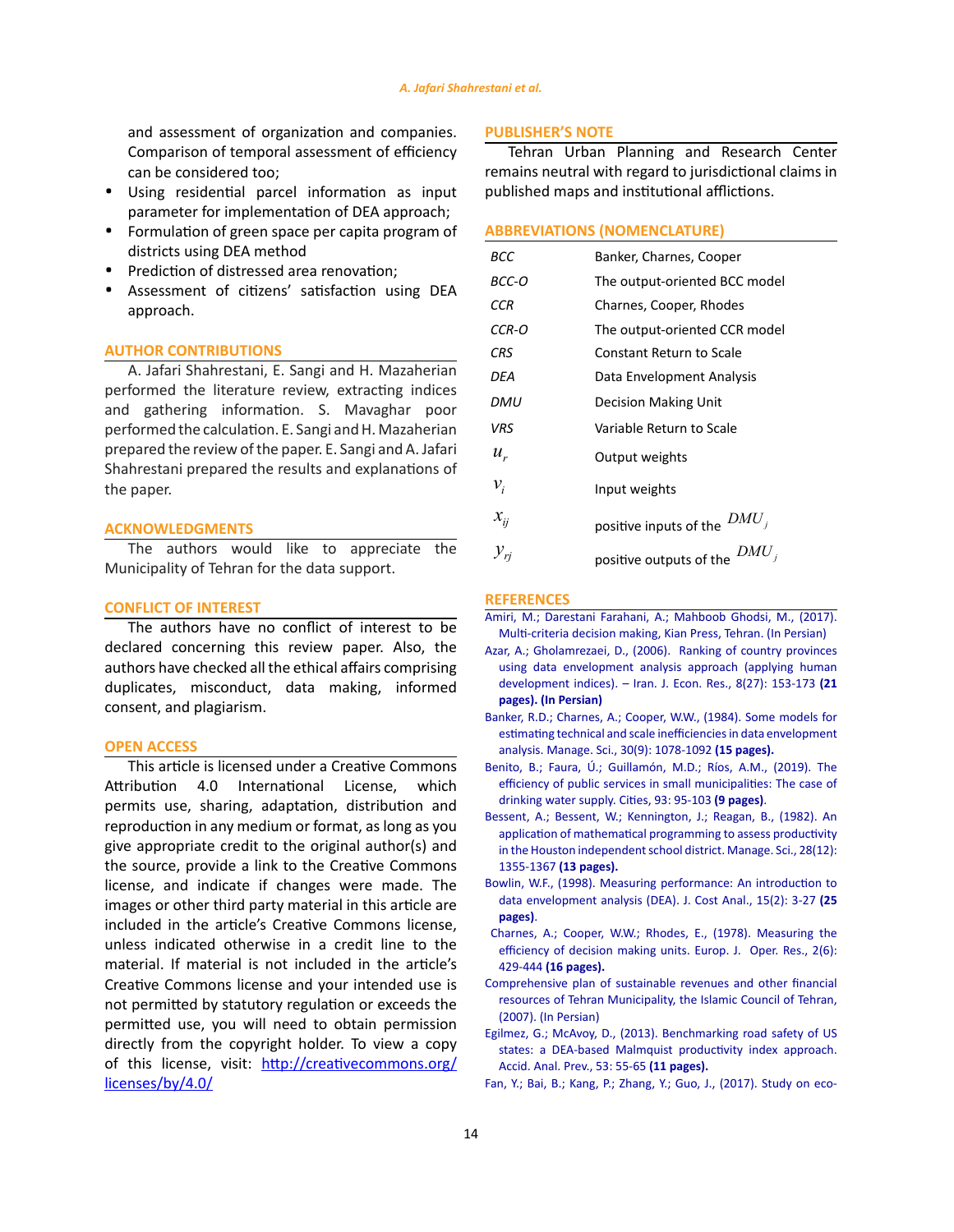[efficiency of industrial parks in China based on data envelopment](https://www.sciencedirect.com/science/article/pii/S030147971730066X)  [analysis. J. Environ. Manage., 192: 107-115](https://www.sciencedirect.com/science/article/pii/S030147971730066X) **(9 pages).**

- [Farrell, M.J., \(1957\). The measurement of productive efficiency.](https://rss.onlinelibrary.wiley.com/doi/abs/10.2307/2343100) J. [R. Stat. Soc.: Series A \(General\),](https://rss.onlinelibrary.wiley.com/doi/abs/10.2307/2343100) 120(3): 253-281 **(29 pages).**
- [Ghotbuee, A.; Hemati, M.; Fateminezhad, R., \(2012\). An empirical](https://www.researchgate.net/publication/271068937)  [study based on BSC-DEA to measure the relative efficiencies](https://www.researchgate.net/publication/271068937)  [of different health care centers in province of Semnan,](https://www.researchgate.net/publication/271068937)  Iran. [Manage. Sci. Lett.,](https://www.researchgate.net/publication/271068937) 2(7): 2643-2650 **(8 pages)**.
- [Hajilou, M.; Mirehei, M.; Pileh Var, M., \(2017\). Studying sustainable](https://www.sid.ir/en/journal/ViewPaper.aspx?id=596218)  [revenue sources of municipalities \(case: Shabestar, East](https://www.sid.ir/en/journal/ViewPaper.aspx?id=596218)  Azerbaijan province). [J. Urban Econ. Manage.,](https://www.sid.ir/en/journal/ViewPaper.aspx?id=596218) 5(20): 1-22 **(22 pages). [\(In Persian\)](https://www.sid.ir/en/journal/ViewPaper.aspx?id=596218)**
- [Jacobs, R., \(2001\). Alternative methods to examine hospital](https://link.springer.com/article/10.1023/A:1011453526849)  [efficiency: data envelopment analysis and stochastic frontier](https://link.springer.com/article/10.1023/A:1011453526849)  analysis. [Health Care Manage. Sci.,](https://link.springer.com/article/10.1023/A:1011453526849) 4(2): 103-115 **(13 pages).**
- [Kalinichenko, O.; Amado, C.A.; Santos, S.P., \(2022\). Exploring the](https://www.sciencedirect.com/science/article/pii/S0377221721006329)  [potential of Data Envelopment Analysis for enhancing pay-for](https://www.sciencedirect.com/science/article/pii/S0377221721006329)[performance programme design in primary health care.](https://www.sciencedirect.com/science/article/pii/S0377221721006329) Europ. J. Oper. Res., [298\(3\): 1084-1100 \(](https://www.sciencedirect.com/science/article/pii/S0377221721006329)**17 pages**).
- [Khani, F.; Naderi, H.; Zangeneh, M.; Fazeli, E., \(2012\). Measuring](https://www.researchgate.net/publication/290724155_Measuring_the_relative_efficiency_of_Ilam_hospitals_using_data_envelopment_analysis)  [the relative efficiency of Ilam hospitals using data envelopment](https://www.researchgate.net/publication/290724155_Measuring_the_relative_efficiency_of_Ilam_hospitals_using_data_envelopment_analysis)  analysis. [Manage. Sci. Let.,](https://www.researchgate.net/publication/290724155_Measuring_the_relative_efficiency_of_Ilam_hospitals_using_data_envelopment_analysis) 2(4): 1189-1194 **(6 pages).**
- [Kohl, S.; Schoenfelder, J.; Fugener, A.; Brunner, J.O., \(2019\). The use](https://link.springer.com/article/10.1007/s10729-018-9436-8)  [of Data Envelopment Analysis \(DEA\) in healthcare with a focus](https://link.springer.com/article/10.1007/s10729-018-9436-8)  [on hospitals. Health Care Manage. Sci., 22: 245-286](https://link.springer.com/article/10.1007/s10729-018-9436-8) **(42 pages).**
- [Levary, R.R., \(2008\). Using the analytic hierarchy process to rank](https://www.sciencedirect.com/science/article/pii/S0360835208000132)  [foreign suppliers based on supply risks. Comput. Ind. Eng., 55\(2\):](https://www.sciencedirect.com/science/article/pii/S0360835208000132)  [535-542 \(](https://www.sciencedirect.com/science/article/pii/S0360835208000132)**8 pages**).
- [Lo Storto, C., \(2013\). Evaluating technical efficiency of Italian major](https://www.sciencedirect.com/science/article/pii/S1877042813015073)  [municipalities: a Data Envelopment Analysis model.](https://www.sciencedirect.com/science/article/pii/S1877042813015073) Proc.-Soc. Behav. Sci., [81: 346-350](https://www.sciencedirect.com/science/article/pii/S1877042813015073) **(5 pages).**
- [Lo Storto, C., \(2016\). The trade-off between cost efficiency and](https://www.sciencedirect.com/science/article/abs/pii/S0264275115300202)  [public service quality: A non-parametric frontier analysis of](https://www.sciencedirect.com/science/article/abs/pii/S0264275115300202)  [Italian major municipalities.](https://www.sciencedirect.com/science/article/abs/pii/S0264275115300202) Cities, 51: 52-63 **(12 pages).**
- [Loganathan, M.; Subrahmanya, M.H.B., \(2022\). Efficiency of](https://link.springer.com/article/10.1007/s13132-022-00897-z)  [Entrepreneurial Universities in India: A Data Envelopment Anal.](https://link.springer.com/article/10.1007/s13132-022-00897-z)  [J. Know. Econ.,](https://link.springer.com/article/10.1007/s13132-022-00897-z) **(25 pages).**
- [Luo, Q.; Miao, C.; Sun, L.; Meng, X.; Duan, M., \(2019\). Efficiency](https://www.sciencedirect.com/science/article/pii/S0959652619326423)  [evaluation of green technology innovation of China's strategic](https://www.sciencedirect.com/science/article/pii/S0959652619326423)  [emerging industries: An empirical analysis based on Malmquist](https://www.sciencedirect.com/science/article/pii/S0959652619326423)[data envelopment analysis index. J. Clea. Prod., 238: 1-20](https://www.sciencedirect.com/science/article/pii/S0959652619326423) **(20 [pages\).](https://www.sciencedirect.com/science/article/pii/S0959652619326423)**
- [Miri, S.; Alroaia, Y.; Bohlouli, S., \(2014\). An application of DEA](http://m.growingscience.com/beta/msl/1454-an-application-of-dea-method-for-ranking-different-tehran-municipality-branches.html)  [method for ranking different Tehran municipality branches.](http://m.growingscience.com/beta/msl/1454-an-application-of-dea-method-for-ranking-different-tehran-municipality-branches.html)  [Manage. Sci. Lett., 4\(5\): 961-966](http://m.growingscience.com/beta/msl/1454-an-application-of-dea-method-for-ranking-different-tehran-municipality-branches.html) **(6 pages).**
- [Mocholi-Arce, M.; Sala-Garrido, R.; Molinos-Senante, M.; Maziotis,](https://www.sciencedirect.com/science/article/pii/S0957178722000157)  [A., \(2022\). Performance assessment of the Chilean water sector:](https://www.sciencedirect.com/science/article/pii/S0957178722000157)  [A network data envelopment analysis approach. Util. Policy, 75:](https://www.sciencedirect.com/science/article/pii/S0957178722000157)  101350 **[\(15 pages\)](https://www.sciencedirect.com/science/article/pii/S0957178722000157)**.
- [Modiri, M.; Hoseini, S.A.; Kashefidoust, D., \(2014\). Performance](http://ensani.ir/file/download/article/1587819391-10264-98-107.pdf)  [Evaluation of Urban Life Quality Indexes \(Case study: Tehran](http://ensani.ir/file/download/article/1587819391-10264-98-107.pdf)  [Regions\). New attitudes in human geography, 6\(4\): 1-17 \(](http://ensani.ir/file/download/article/1587819391-10264-98-107.pdf)**17 pages**[\). \(In Persian\)](http://ensani.ir/file/download/article/1587819391-10264-98-107.pdf)
- [Mostafavi, F.; Sadra-Abarghuei, N., \(2018\). Assessment of the 22](https://www.noormags.ir/view/fa/articlepage/1415840)  [districts of The Municipality of Tehran with the data envelopment](https://www.noormags.ir/view/fa/articlepage/1415840)  [analysis approach. J. Geog. New Stud. Archit. Urbanis, 16: 191-](https://www.noormags.ir/view/fa/articlepage/1415840) 209 **(19 pages).** [\(In Persian\)](https://www.noormags.ir/view/fa/articlepage/1415840)
- [Neely, A., \(2004\). The challenges of performance measurement.](https://www.semanticscholar.org/paper/The-challenges-of-performance-measurement-Powell/29e6906c2fbf52dbed61e8922babfa0dec79ec20)

[Manage. Decis., 42: 1017-1023](https://www.semanticscholar.org/paper/The-challenges-of-performance-measurement-Powell/29e6906c2fbf52dbed61e8922babfa0dec79ec20) **(7 pages)**.

- [Nourbakhsh, V.; Ahmadi, A.; Mahootchi, M., \(2013\). Considering](https://www.researchgate.net/publication/271144724) [supply risk for supplier selection using an integrated framework](https://www.researchgate.net/publication/271144724) [of data envelopment analysis and neural networks.](https://www.researchgate.net/publication/271144724) International [J. Ind. Eng. Comput.,](https://www.researchgate.net/publication/271144724) 4(2): 273-284 **(12 pages).**
- [Olejniczak, J., \(2019\). Efficiency vs. the level of per capita income of](https://sciendo.com/pdf/10.2478/fiqf-2019-0003) [urban-rural municipalities in Poland.](https://sciendo.com/pdf/10.2478/fiqf-2019-0003) Financ. Internet Q., 15(1): 20-29 **[\(10 pages\).](https://sciendo.com/pdf/10.2478/fiqf-2019-0003)**
- [Onbaşıoğlu, D.Ç., \(2021\). The Turkish Cypriot Municipalities'](https://www.mdpi.com/1911-8074/14/9/407) [Productivity and Performance: An Application of Data](https://www.mdpi.com/1911-8074/14/9/407) [Envelopment Analysis and the Tobit Model.](https://www.mdpi.com/1911-8074/14/9/407) J. Risk Financ. manag**.**, 14(9): 1-19 **[\(19 Pages\).](https://www.mdpi.com/1911-8074/14/9/407)**
- [Qi, H.; Zhou, Z.; Li, N.; Zhang, C., \(2022\). Construction safety](https://www.sciencedirect.com/science/article/pii/S0925753521003751) [performance evaluation based on data envelopment analysis](https://www.sciencedirect.com/science/article/pii/S0925753521003751) [\(DEA\) from a hybrid perspective of cross-sectional and](https://www.sciencedirect.com/science/article/pii/S0925753521003751) [longitudinal. Saf. sci., 146: 105532.](https://www.sciencedirect.com/science/article/pii/S0925753521003751)
- [Rashidi, K.; Cullinan, K., \(2019\). Evaluating the sustainability of](https://www.sciencedirect.com/science/article/abs/pii/S0967070X18301914) [national logistics performance using Data Envelopment Analysis.](https://www.sciencedirect.com/science/article/abs/pii/S0967070X18301914) [Trans. Policy, 74: 35-46](https://www.sciencedirect.com/science/article/abs/pii/S0967070X18301914) **(12 pages).**
- [Ruiz, J.L.; Sirvent, I., \(2022\). Identifying suitable benchmarks in](https://onlinelibrary.wiley.com/doi/10.1111/itor.13029) [the way toward achieving targets using data envelopment](https://onlinelibrary.wiley.com/doi/10.1111/itor.13029) analysis. [International Transactions in Operational](https://onlinelibrary.wiley.com/doi/10.1111/itor.13029) Research, *29*[\(3\): 1749-1768](https://onlinelibrary.wiley.com/doi/10.1111/itor.13029) **(20 pages).**
- [Saranga, H.; Moser, R., \(2010\). Performance Evaluation of](https://www.alexandria.unisg.ch/211732/) [Purchasing and Supply Management Using Value Chain Dea](https://www.alexandria.unisg.ch/211732/) [Approach, Eur. J. Oper. Res., 207 \(1\): 197-205](https://www.alexandria.unisg.ch/211732/) **(9 pages).**
- [Shao, L.; Yu, X.; Feng, C., \(2019\). Evaluating the eco-efficiency](https://www.sciencedirect.com/science/article/pii/S0301479719309004) [of China's industrial sectors: A two-stage network data](https://www.sciencedirect.com/science/article/pii/S0301479719309004) [envelopment analysis. J. Environ. Manage., 247: 551-560](https://www.sciencedirect.com/science/article/pii/S0301479719309004) **(10 [pages\).](https://www.sciencedirect.com/science/article/pii/S0301479719309004)**
- [Soko, A.; Zorič, J., \(2018\). Municipal efficiency and economies of](http://pub.lex-localis.info/index.php/LexLocalis/article/view/1005) [scale in Bosnia and Herzegovina.](http://pub.lex-localis.info/index.php/LexLocalis/article/view/1005) Lex Localis, 16(4): 715-734 **(20 [pages\).](http://pub.lex-localis.info/index.php/LexLocalis/article/view/1005)**
- [taboada g.l.; han, l., \(2020\). exploratory data analysis and data](https://www.mdpi.com/2079-9292/9/8/1270/htm) [envelopment analysis of urban rail transit. electronics, 9\(8\): 1-29](https://www.mdpi.com/2079-9292/9/8/1270/htm) **[\(29 pages\).](https://www.mdpi.com/2079-9292/9/8/1270/htm)**
- [Thanassoulis, E., \(1999\). Data envelopment analysis and its use in](https://pubsonline.informs.org/doi/abs/10.1287/inte.29.3.1?journalCode=inte) banking. Interfaces, [29\(3\): 1-13](https://pubsonline.informs.org/doi/abs/10.1287/inte.29.3.1?journalCode=inte) **(13 pages).**
- [Tehran Municipality Information and Communication Technology](http://Data.tehran.ir/) [Organization \(TMICTO\), \(2020\). Statistical yearbook information](http://Data.tehran.ir/) [of the city.](http://Data.tehran.ir/)
- [Wahab, M.I.; Wu, D.; Lee, C.G., \(2008\). A generic approach to](https://www.infona.pl/resource/bwmeta1.element.elsevier-9b329654-a6bb-3dfc-aa2c-7253fee1152b) [measuring the machine flexibility of manufacturing systems.](https://www.infona.pl/resource/bwmeta1.element.elsevier-9b329654-a6bb-3dfc-aa2c-7253fee1152b) Eur. J. Oper. Res., [186\(1\): 137-149](https://www.infona.pl/resource/bwmeta1.element.elsevier-9b329654-a6bb-3dfc-aa2c-7253fee1152b) **(13 pages).**
- [Xu, J.; Li, B.; Wu, D., \(2009\). Rough data envelopment analysis and](https://ideas.repec.org/a/eee/proeco/v122y2009i2p628-638.html) [its application to supply chain performance evaluation.](https://ideas.repec.org/a/eee/proeco/v122y2009i2p628-638.html) Int. J. Prod. Econ., [122\(2\): 628-638](https://ideas.repec.org/a/eee/proeco/v122y2009i2p628-638.html) **(11 pages).**
- [Yang, W.; Cai, L.; Edalatpanah, S.A.; Smarandache, F., \(2020\).](https://www.mdpi.com/2073-8994/12/4/588/htm) [Triangular single valued neutrosophic Data Envelopment](https://www.mdpi.com/2073-8994/12/4/588/htm) [Analysis: application to hospital performance measurement.](https://www.mdpi.com/2073-8994/12/4/588/htm) [Symmetry, 12\(588\): 1-14](https://www.mdpi.com/2073-8994/12/4/588/htm) **(14 pages).**
- [Zayyari, K.; Sorkhkamal, K.; Zanjirchi, S.M., \(2010\). Classical](http://ensani.ir/file/download/article/20120419184451-8021-36.pdf) [Assessment of Efficiency of Country Provinces from viewpoint of](http://ensani.ir/file/download/article/20120419184451-8021-36.pdf) [Development Using DEA method. J. Spat. Plan., 14 \(3\): 255-273](http://ensani.ir/file/download/article/20120419184451-8021-36.pdf) **(19 pages).** [\(In Persian\)](http://ensani.ir/file/download/article/20120419184451-8021-36.pdf)
- [Zhu, X.; Chen, Y.; Feng, C., \(2018\). Green total factor productivity](https://www.sciencedirect.com/science/article/abs/pii/S0301420717303690) [of China's mining and quarrying industry: A global data](https://www.sciencedirect.com/science/article/abs/pii/S0301420717303690) [envelopment analysis. Res. Poli., 57: 1-18](https://www.sciencedirect.com/science/article/abs/pii/S0301420717303690) **(18 pages).**